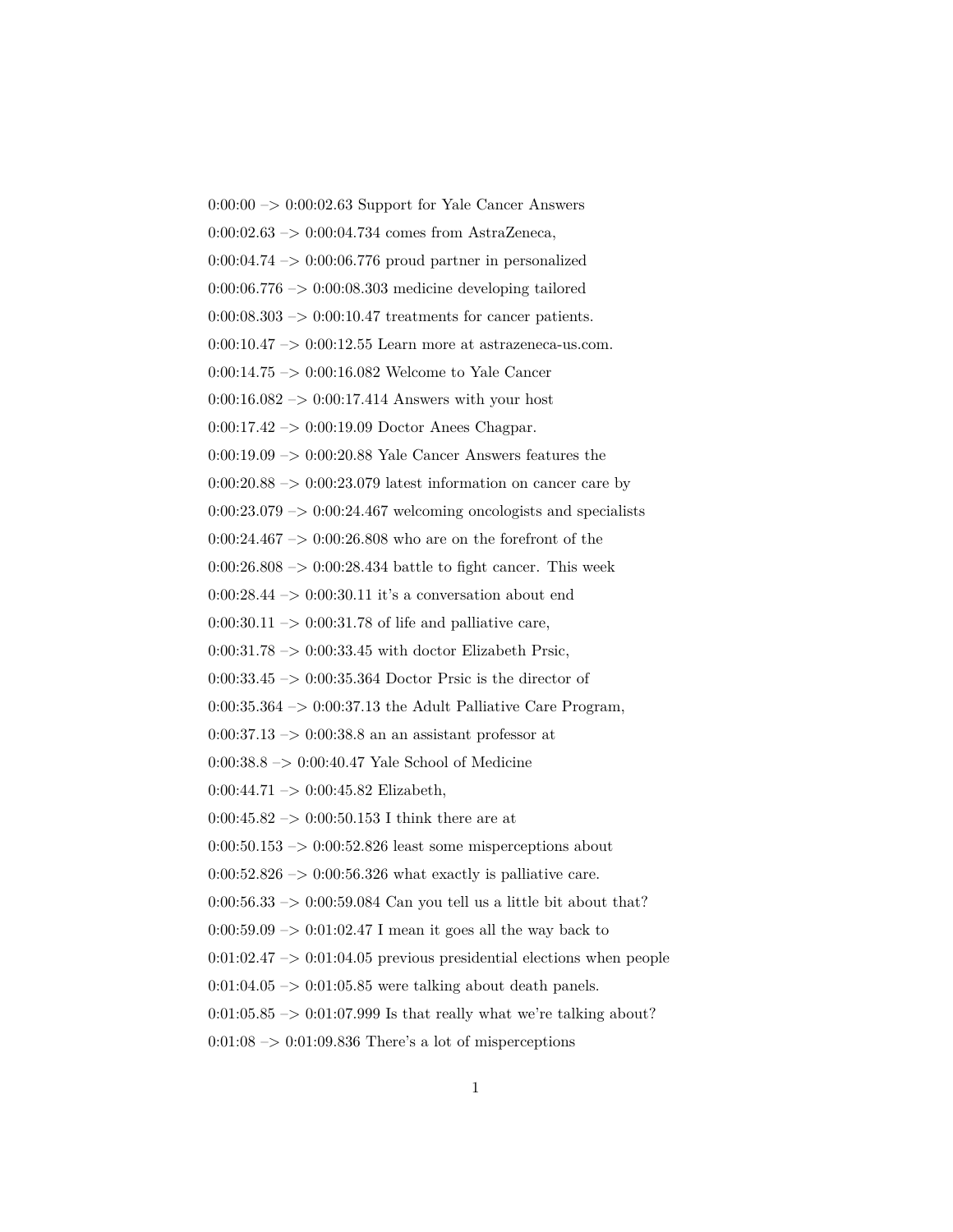$0:01:09.836 \rightarrow 0:01:11.421$  out there about what palliative  $0:01:11.421 \rightarrow 0:01:13.514$  care is and what we can provide.  $0:01:13.52 \rightarrow 0:01:15.976$  Palliative care is a medical subspecialty,  $0:01:15.98 \rightarrow 0:01:17.58$  that's really focused on the  $0:01:17.58 \rightarrow 0:01:19.18$  comprehensive care of patients with  $0:01:19.234 \rightarrow 0:01:21.404$  serious illness and the support of their  $0:01:21.404 \rightarrow 0:01:22.947$  caregivers and family members. We're  $0:01:22.947 \rightarrow 0:01:24.627$  involved from the time of diagnosis  $0:01:24.627 \rightarrow 0:01:26.474$  all the way through an illness,  $0:01:26.474 \rightarrow 0:01:27.437$  whether that's  $0:01:27.44 \rightarrow 0:01:29.19$  a terminal illness or whether they're  $0:01:29.19 \rightarrow 0:01:30.59$  working towards curative therapy, 0:01:30.59 –> 0:01:32.963 we're there to help support the  $0:01:32.963 \rightarrow 0:01:35.139$  families as well as the patients.  $0:01:35.14 \rightarrow 0:01:36.54$  Oftentimes we help with  $0:01:36.54 \rightarrow 0:01:37.94$  symptom management and support,  $0:01:37.94 \rightarrow 0:01:40.04$  but also  $0:01:40.04 \rightarrow 0:01:41.09$  with communication support,  $0:01:41.09 \rightarrow 0:01:42.49$  support for the medical  $0:01:42.49 \rightarrow 0:01:44.24$  teams caring for the patients  $0:01:44.24 \rightarrow 0:01:48.083$  as well.  $0:01:48.09 \rightarrow 0:01:49.682$  So this is not hospice,  $0:01:49.682 \rightarrow 0:01:51.672$  you're going to die,  $0:01:51.68 \rightarrow 0:01:54.473$  let me help you to go blissfully  $0:01:54.473 \rightarrow 0:01:56.068$  into the good night, right?  $0:01:56.068 \rightarrow 0:01:58.854$  Tell us about the difference,  $0:01:58.86 \rightarrow 0:02:01.764$  because I think that people really  $0:02:01.764 \rightarrow 0:02:03.7$  get confused between palliative  $0:02:03.78 \rightarrow 0:02:05.85$  care which you said  $0:02:05.85 \rightarrow 0:02:08.009$  starts at the time of diagnosis

 $0:02:08.009 \rightarrow 0:02:10.473$  and can even be used for people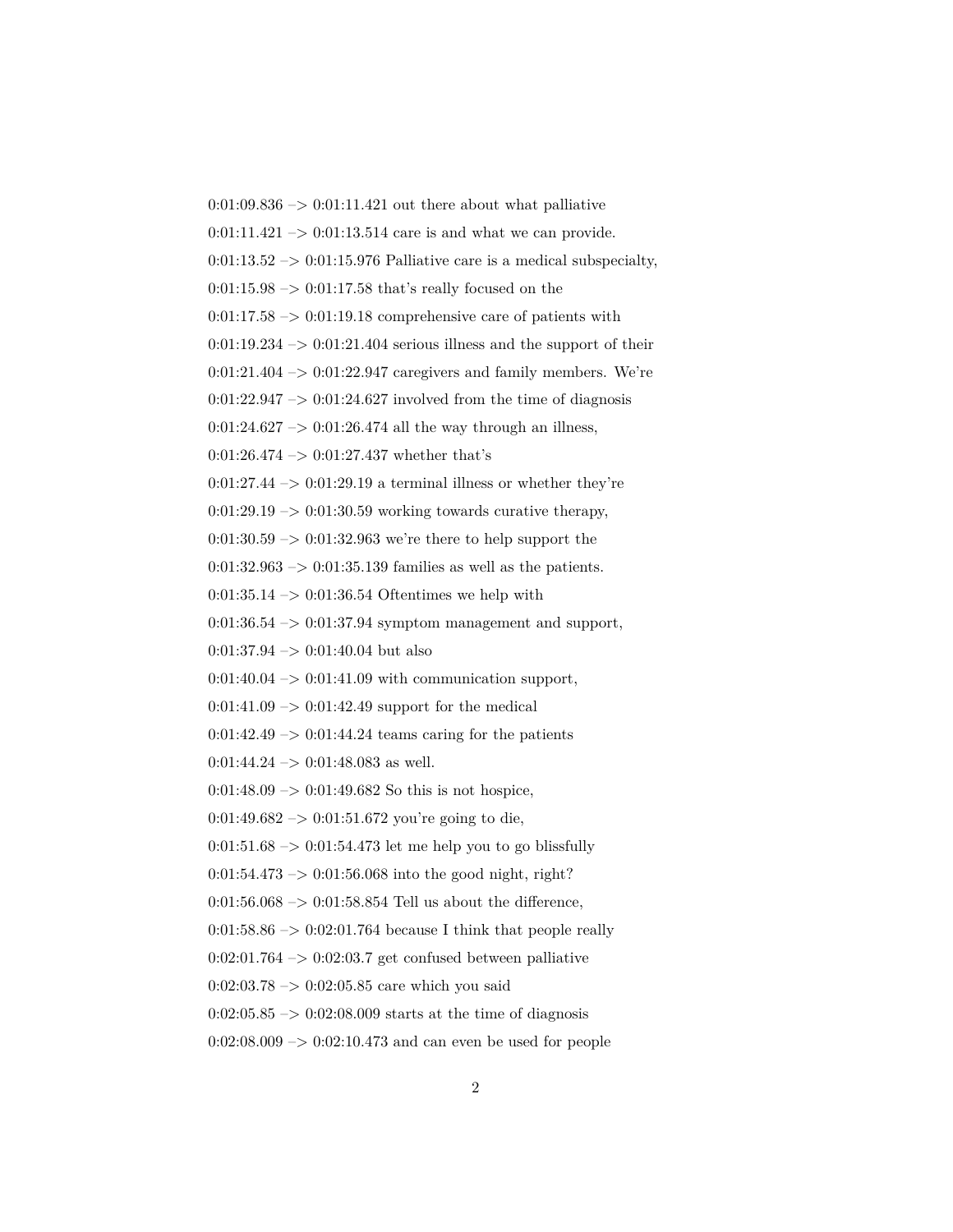$0:02:10.473 \rightarrow 0:02:12.43$  who are undergoing therapy for

 $0:02:12.43 \rightarrow 0:02:14.42$  curative intent versus Hospice. So

0:02:14.42 –> 0:02:16.048 what's Hospice?

 $0:02:16.048 \rightarrow 0:02:18.083$  Hospice is care that's really focused

 $0:02:18.09 \rightarrow 0:02:20.694$  on end of life where a patients prognosis

 $0:02:20.694 \rightarrow 0:02:23.815$  is 6 months or less and that's really

 $0:02:23.815 \rightarrow 0:02:26.673$  focused on the comfort based care of

 $0:02:26.673 \rightarrow 0:02:29.211$  the patient

 $0:02:29.211 \rightarrow 0:02:31.26$  rather than any curatives disease.

0:02:31.26 –> 0:02:33.254 Most Hospice care

 $0:02:33.254 \rightarrow 0:02:35.642$  is provided in the home setting,

 $0:02:35.65 \rightarrow 0:02:38.038$  with families serving as primary caretakers.

0:02:38.04 –> 0:02:40.404 Although some Hospice care is delivered

 $0:02:40.404 \rightarrow 0:02:43.447$  in a hospital setting or in a nursing

 $0:02:43.447 \rightarrow 0:02:45.541$  facility or even inpatient

 $0:02:45.609 \rightarrow 0:02:48.519$  require intensive management so Hospice care

 $0:02:48.52 \rightarrow 0:02:50.592$  is a form of palliative care in that

 $0:02:50.592 \rightarrow 0:02:52.842$  we're really focusing on the support of

 $0:02:52.842 \rightarrow 0:02:54.99$  patients and families facing serious illness,

 $0:02:54.99 \rightarrow 0:02:56.515$  but Hospice care is really

0:02:56.515  $\rightarrow$  0:02:58.38 directed towards the end of life and

 $0:03:00.39 \rightarrow 0:03:01.71$  symptom support rather than

0:03:01.71 –> 0:03:03.03 curative

 $0:03:03.03 \rightarrow 0:03:04.68$  directed therapy, so one

 $0:03:04.68 \rightarrow 0:03:06.864$  important thing I think for people

 $0:03:06.864 \rightarrow 0:03:08.662$  to understand is that difference because

 $0.03:08.662 \rightarrow 0.03:10.65$  so often people will have

 $0:03:10.65 \rightarrow 0:03:12.93$  pain or they'll have nausea,

 $0:03:12.93 \rightarrow 0:03:14.58$  or they'll have

 $0:03:14.58 \rightarrow 0:03:16.911$  some sort of issue or an emotional

 $0:03:16.911 \rightarrow 0:03:18.853$  issue and somebody will say,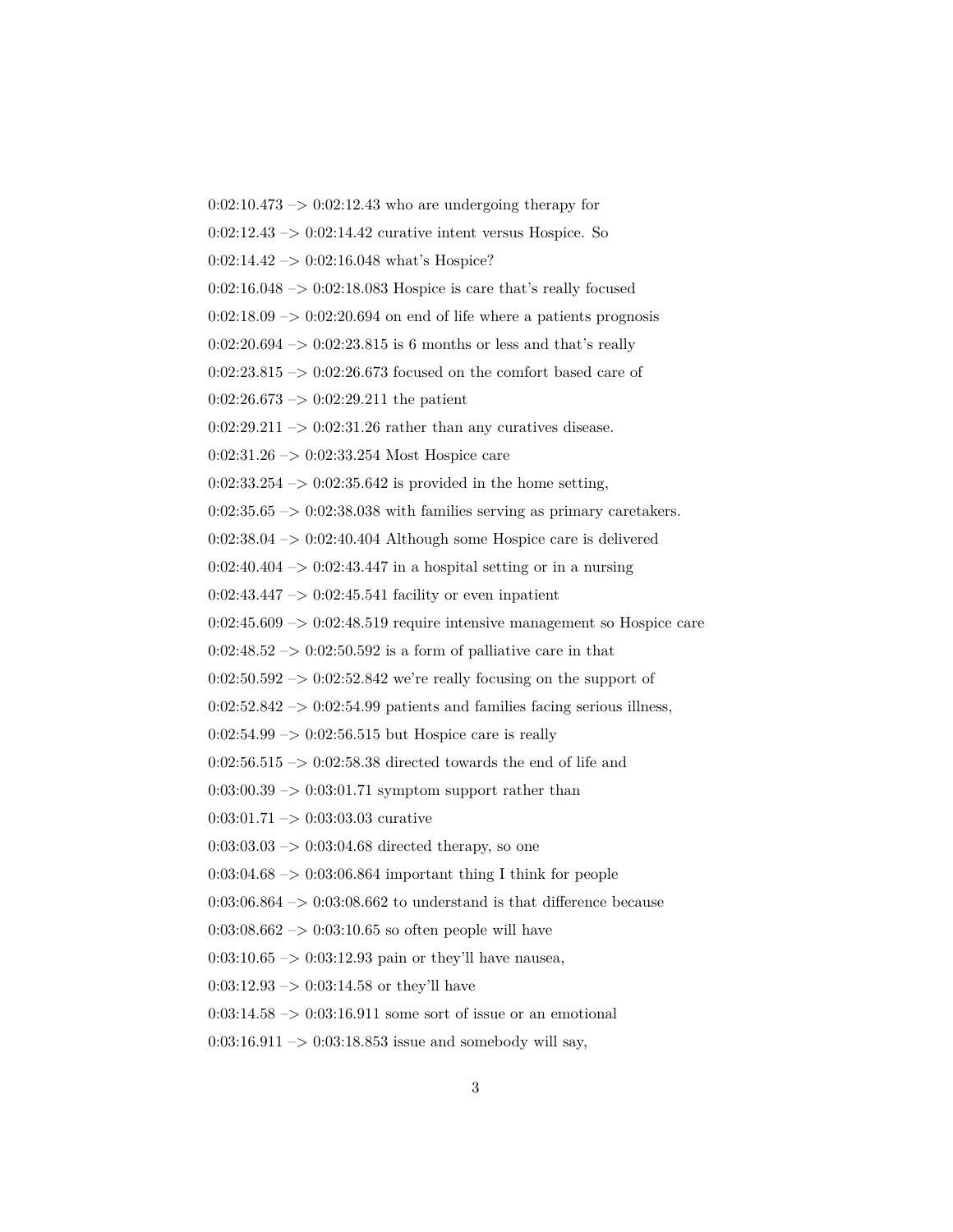0:03:18.853 –> 0:03:20.731 maybe you oughta talk to  $0:03:20.731 \rightarrow 0:03:22.763$  some of the palliative care team  $0:03:22.763 \rightarrow 0:03:25.47$  people and people will go, Oh my God,  $0:03:25.47 \rightarrow 0:03:27.78$  what do you mean? Am I dying?  $0:03:27.78 \rightarrow 0:03:31.14$  Which is not the same.  $0:03:31.14 \rightarrow 0:03:33.352$  You also specialize in end of life  $0:03:33.352 \rightarrow 0:03:35.85$  and for a lot of patients,  $0:03:35.85 \rightarrow 0:03:37.21$  especially patients with cancer,  $0:03:37.21 \rightarrow 0:03:38.91$  that's something that they don't  $0:03:38.91 \rightarrow 0:03:40.248$  really want to think about,  $0:03:40.25 \rightarrow 0:03:43.067$  but they are forced to kind of think about. 0:03:43.07  $\mathord{\sim}$  0:03:44.96 Tell us about what that's like.  $0:03:45.27 \rightarrow 0:03:47.398$  When you say I think the patients 0:03:47.398  $\Rightarrow$  0:03:49.348 don't want to think about it,  $0:03:49.35 \rightarrow 0:03:51.854$  I think that is in many cases true. 0:03:51.86 –> 0:03:53.708 But oftentimes patients do think a  $0:03:53.708 \rightarrow 0:03:56.012$  lot about it and may not have the  $0:03:56.012 \rightarrow 0:03:57.965$  tools or may not have the comfort  $0:03:57.965 \rightarrow 0:04:00.173$  level to speak to certain providers  $0:04:00.173 \rightarrow 0:04:02.3$  or family members about that so  $0:04:02.3 \rightarrow 0:04:04$  in a lot of cases,  $0.04:04 \rightarrow 0.04:05.944$  I feel that we're having these  $0:04:05.944 \rightarrow 0:04:07.581$  conversations that families and patients  $0:04:07.581 \rightarrow 0:04:09.837$  often want to have and may have been  $0:04:09.837 \rightarrow 0:04:11.535$  thinking of having for a long time,  $0:04:11.54 \rightarrow 0:04:13.532$  but just didn't have the outlet or the  $0:04:13.532 \rightarrow 0:04:15.6$  support to have these tough conversations.  $0:04:16.54 \rightarrow 0:04:18.748$  And I think that a lot of  $0:04:18.748 \rightarrow 0:04:20.69$  people are just scared they don't  $0.04:20.69 \rightarrow 0.04:23.236$  know what to expect and that makes  $0:04:23.236 \rightarrow 0:04:25.24$  the conversation very difficult.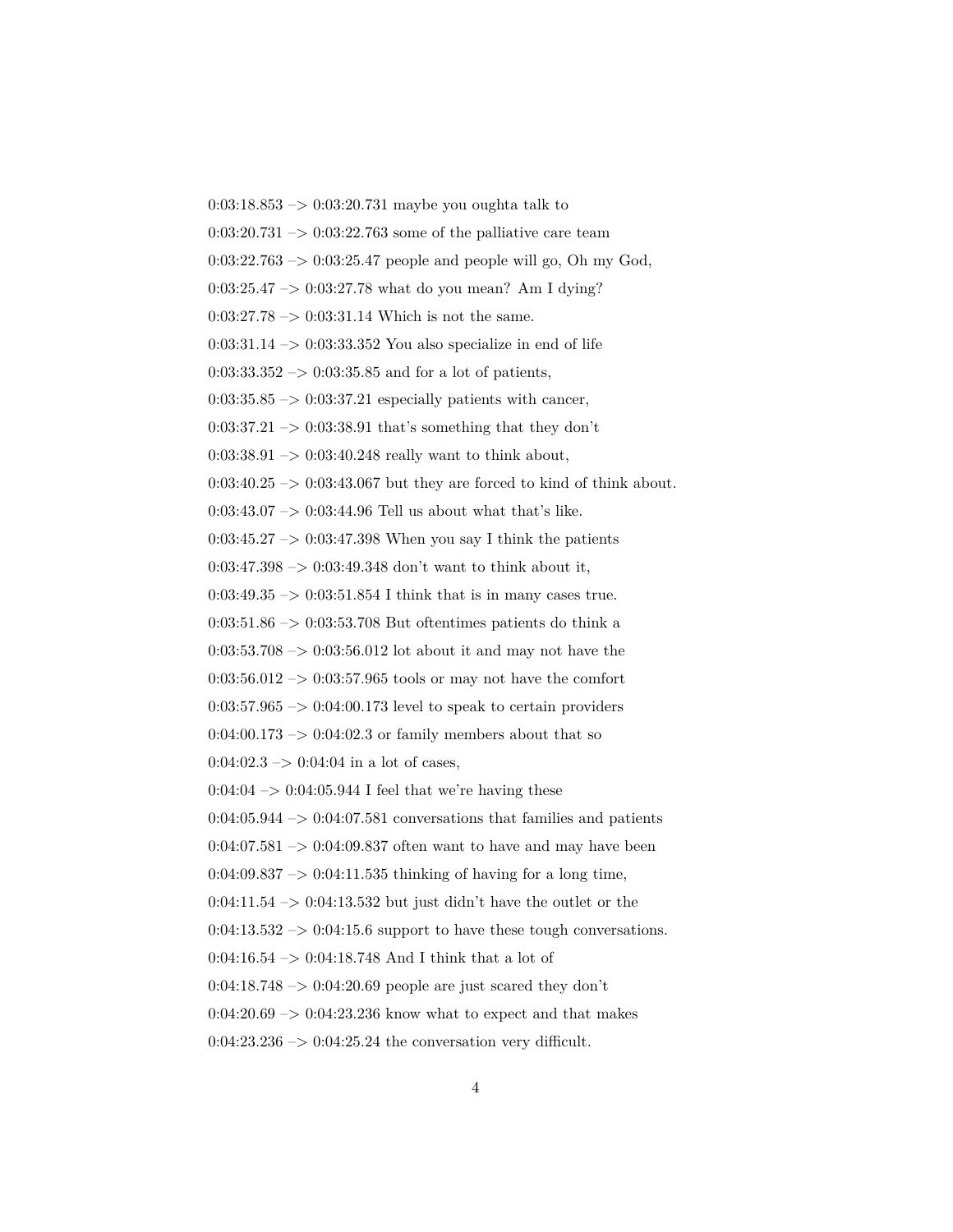$0:04:25.24 \rightarrow 0:04:27.544$  So how do you start

0:04:27.544 –> 0:04:29.07 having that conversation?

 $0:04:29.97 \rightarrow 0:04:32.474$  Each and every patient in each and

 $0:04:32.474 \rightarrow 0:04:34.17$  every circumstance is very different.

 $0:04:34.17 \rightarrow 0:04:36.424$  Obviously there is a lot of fear,

 $0:04:36.43 \rightarrow 0:04:37.399$  and apprehension

 $0:04:37.399 \rightarrow 0:04:39.66$  about care at the end of life,

 $0:04:39.66 \rightarrow 0:04:41.598$  and about confronting end of life.

0:04:41.6  $\rightarrow$  0:04:43.538 But that isn't always the case

 $0:04:43.54 \rightarrow 0:04:44.527$  for every patient.

 $0:04:44.527 \rightarrow 0:04:47.512$  There are many patients that I speak to that

 $0:04:47.512 \rightarrow 0:04:50$  have very clear wishes about what they want

0:04:50  $->$  0:04:51.61 at the end of life,

 $0:04:51.61 \rightarrow 0:04:53.245$  and in particular what they

0:04:53.245  $\rightarrow$  0:04:55.489 don't want at the end of life.

 $0:04:55.49 \rightarrow 0:04:57.73$  There are a lot of fears that

 $0:04:57.73 \rightarrow 0:04:59.69$  people are willing to talk about.

 $0:04:59.69 \rightarrow 0:05:00.334$  For instance,

 $0:05:00.334 \rightarrow 0:05:02.266$  fear of uncontrolled symptoms of pain,

 $0:05:02.27 \rightarrow 0:05:03.428$  fears of abandonment,

 $0:05:03.428 \rightarrow 0:05:05.744$  feeling that their doctors or other

 $0:05:05.744 \rightarrow 0:05:07.7$  members of their care team may not

 $0.05:07.7 \rightarrow 0.05:10.109$  continue to care for them if they quote,

 $0:05:10.11 \rightarrow 0:05:12.329$  you know, give up or stop focusing

 $0:05:12.329 \rightarrow 0:05:13.81$  on disease directed therapy,

 $0:05:13.81 \rightarrow 0:05:16.506$  and that's not at all the case.

 $0:05:16.51 \rightarrow 0:05:18.19$  There's always support for patients,

 $0:05:18.19 \rightarrow 0:05:20.367$  and there's always things that we can

 $0:05:20.367 \rightarrow 0:05:23.249$  do to help them cope with their illness,

 $0:05:23.25 \rightarrow 0:05:24.494$  cope with their symptoms,

 $0:05:24.494 \rightarrow 0:05:26.36$  and support them along this really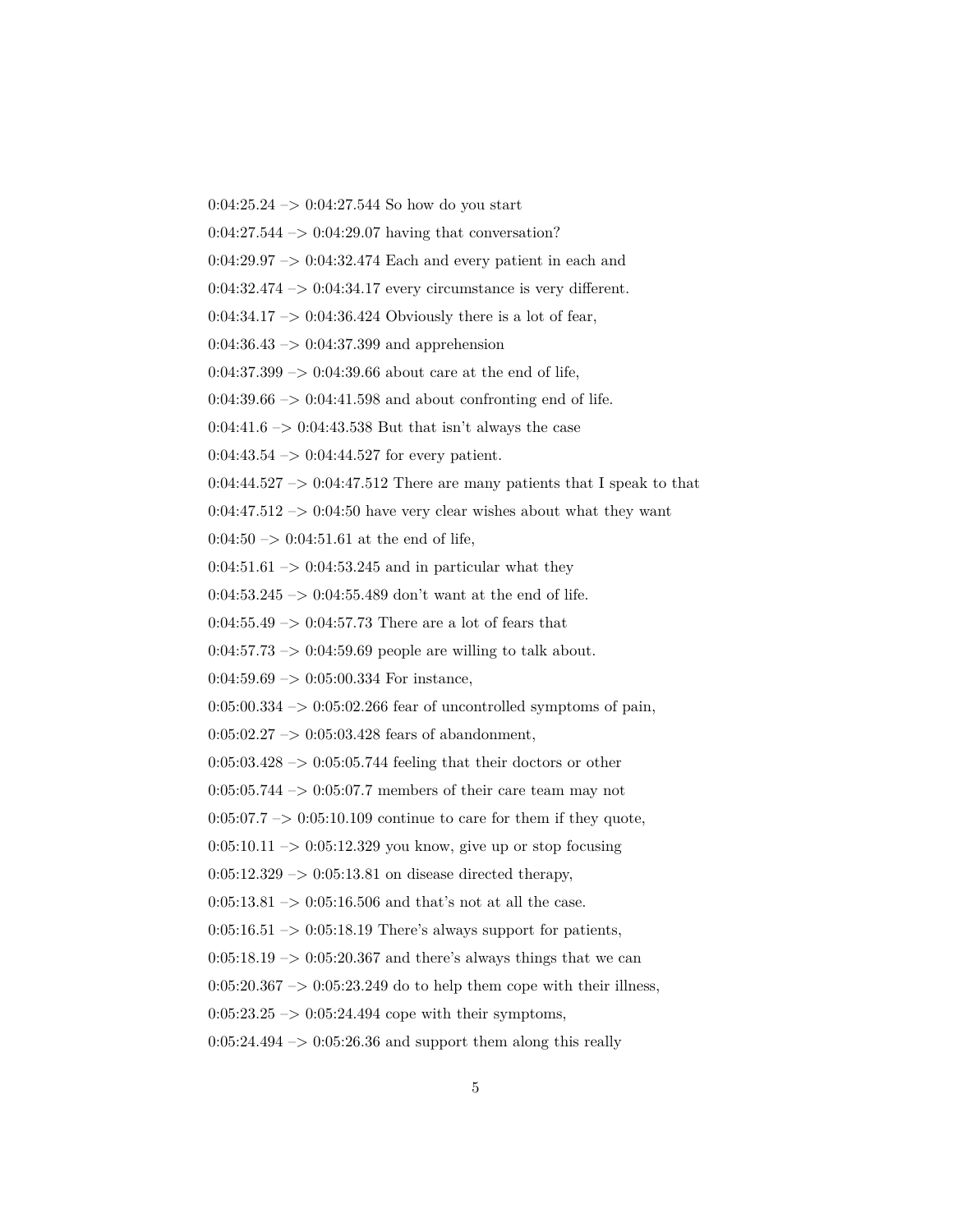$0:05:26.414 \rightarrow 0:05:27.97$  natural and universal process.  $0:05:28.87 \rightarrow 0:05:31.6$  So one of the things that I  $0:05:31.6 \rightarrow 0:05:34.362$  think people may have fears about  $0:05:34.362 \rightarrow 0:05:36.857$  is what happens after death.  $0:05:36.86 \rightarrow 0:05:40.964$  I mean, whether they come from a spiritual  $0:05:40.964 \rightarrow 0:05:44.648$  background or religious background or not.  $0:05:44.65 \rightarrow 0:05:46.456$  I think that  $0:05:46.456 \rightarrow 0:05:48.51$  may play into that apprehension.  $0:05:48.51 \rightarrow 0:05:50.967$  Talk about how you broach that topic.  $0:05:50.97 \rightarrow 0:05:53.399$  I mean, are there people on the  $0:05:53.399 \rightarrow 0:05:55.903$  palliative care or the end of life  $0.05:55.903\ensuremath{\rightarrow} 0.05:57.985$  team who can discuss those issues?  $0:05:57.99 \rightarrow 0:06:00.447$  And how exactly does that conversation go?  $0:06:00.45 \rightarrow 0:06:02.2$  That's a big question.  $0:06:02.2 \rightarrow 0:06:02.9$  Maybe one  $0.06:02.9 \rightarrow 0.06:04.655$  of the biggest questions that  $0:06:04.655 \rightarrow 0:06:06.779$  we have as human beings, right? 0:06:06.779  $\rightarrow$  0:06:09.362 And I'm glad you brought this  $0.06:09.362 \rightarrow 0.06:12.564$  question up because I can talk a bit about  $0:06:12.564 \rightarrow 0:06:15.008$  the wonderful team with which we work.  $0.06:18.986 \rightarrow 0.06:20.43$  We have dedicated physicians,  $0:06:20.43 \rightarrow 0:06:21.15$  nurse practitioners,  $0:06:21.15 \rightarrow 0:06:23.67$  nurses and also social workers and chaplains,  $0.06:23.67 \rightarrow 0.06:25.05$  both inpatient and outpatient,  $0.06:25.05 \rightarrow 0.06:27.982$  as well as a dedicated art therapist and  $0:06:27.982 \rightarrow 0:06:30.376$  a dedicated psychologist who only focus  $0:06:30.376 \rightarrow 0:06:33.055$  on patients that are at the Cancer Center,  $0:06:33.06 \rightarrow 0:06:34.87$  not end of life necessarily,  $0:06:34.87 \rightarrow 0:06:37.03$  but anywhere throughout their cancer journey.  $0.06:37.03 \rightarrow 0.06:38.84$  Supporting them in this regard,  $0.06:38.84 \rightarrow 0.06:41.136$  so many patients do have a lot of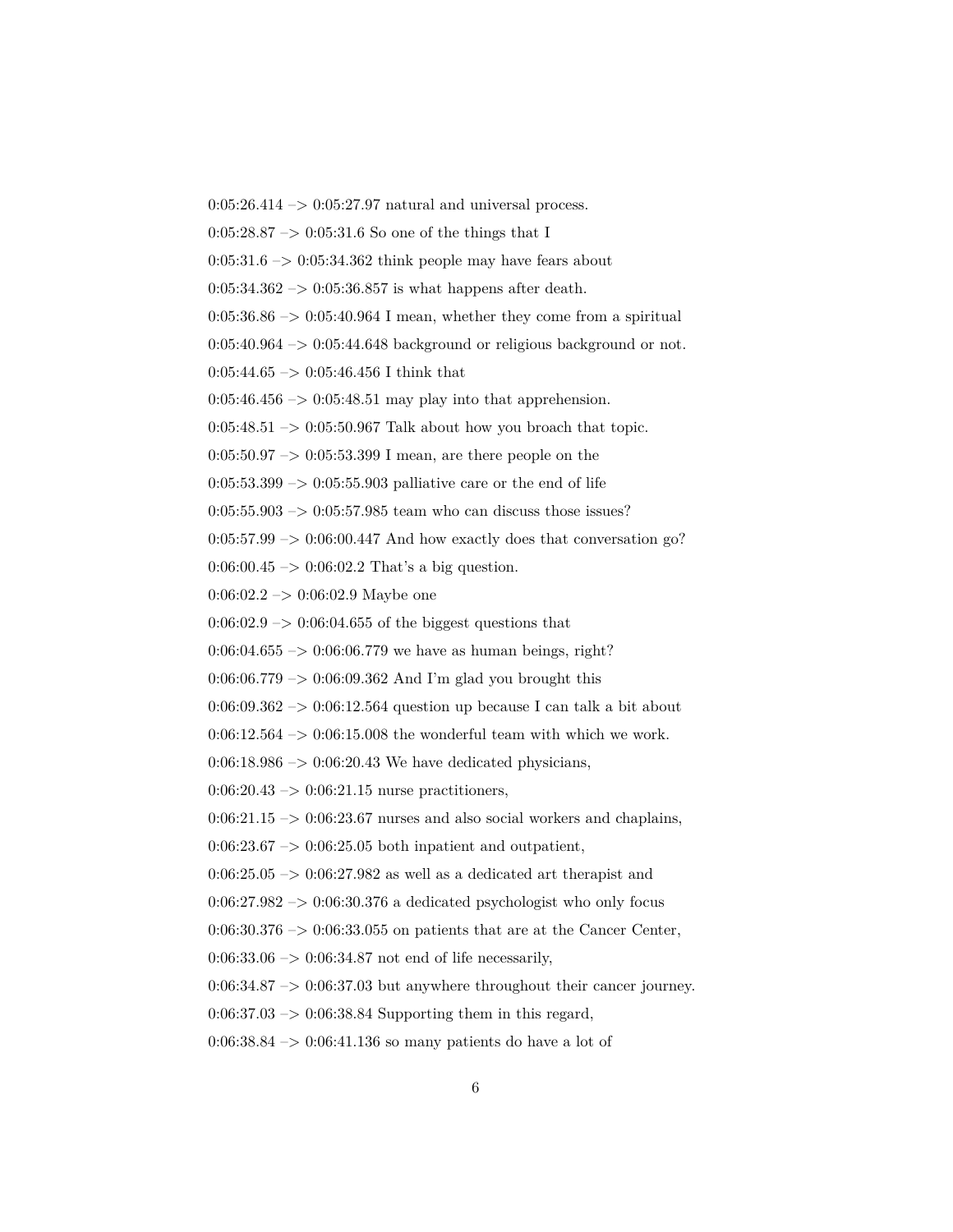$0:06:41.136 \rightarrow 0:06:43.472$  what we call existential distress  $0:06:43.472 \rightarrow 0:06:45.155$  or spiritual concerns.  $0:06:45.16 \rightarrow 0:06:47.06$  That's something that all palliative  $0.06:47.06 \rightarrow 0.06:48.96$  care providers are adapted at  $0.06:48.96 \rightarrow 0.06:50.1$  identifying and discussing  $0:06:50.1 \rightarrow 0:06:51.24$  with their patients. 0:06:51.24  $\rightarrow$  0:06:52.335 But in particular,  $0:06:52.335 \rightarrow 0:06:54.525$  we rely upon our spiritual care  $0.06:54.525 \rightarrow 0.06:56.487$  providers and our social workers  $0.06:56.487 \rightarrow 0.06:58.402$  and chaplains for those particular  $0.06:58.402 \rightarrow 0.07:00.737$  needs that patients may present with.  $0:07:00.74 \rightarrow 0:07:02.978$  That doesn't mean that patients necessarily  $0:07:02.978 \rightarrow 0:07:04.92$  have a strong religious belief,  $0:07:04.92 \rightarrow 0:07:07.391$  or they may not identify it as  $0:07:07.391 \rightarrow 0:07:09.1$  spiritual or existential distress.  $0:07:09.1 \rightarrow 0:07:11.473$  That's sort of our jargon that we  $0:07:11.473 \rightarrow 0:07:14.04$  use to talk about these things,  $0:07:14.04 \rightarrow 0:07:15.18$  but you know,  $0.07:15.18 \rightarrow 0.07:17.08$  fears about what happens next  $0.07:17.08 \rightarrow 0.07:18.048$  with finding meaning  $0:07:18.048 \rightarrow 0:07:19.812$  in their life and their current  $0:07:19.812 \rightarrow 0:07:21.498$  experience is thinking about legacy.  $0:07:21.5 \rightarrow 0:07:23.495$  You know what's important to them now?  $0:07:23.5 \rightarrow 0:07:25.81$  What's important for them to  $0:07:25.81 \rightarrow 0:07:27.85$  leave behind and pass forward,  $0:07:27.85 \rightarrow 0:07:30.376$  and sometimes that presents in anxiety  $0:07:30.376 \rightarrow 0:07:32.32$  or sometimes that presents in  $0:07:33.12 \rightarrow 0:07:35.12$  thinking more about the spiritual  $0.07:35.12 \rightarrow 0.07:37.614$  or deeper aspects of really the 0:07:37.614  $\rightarrow$  0:07:38.428 human experience.  $0.07:38.43 \rightarrow 0.07:41.796$  So that's a big question and we try to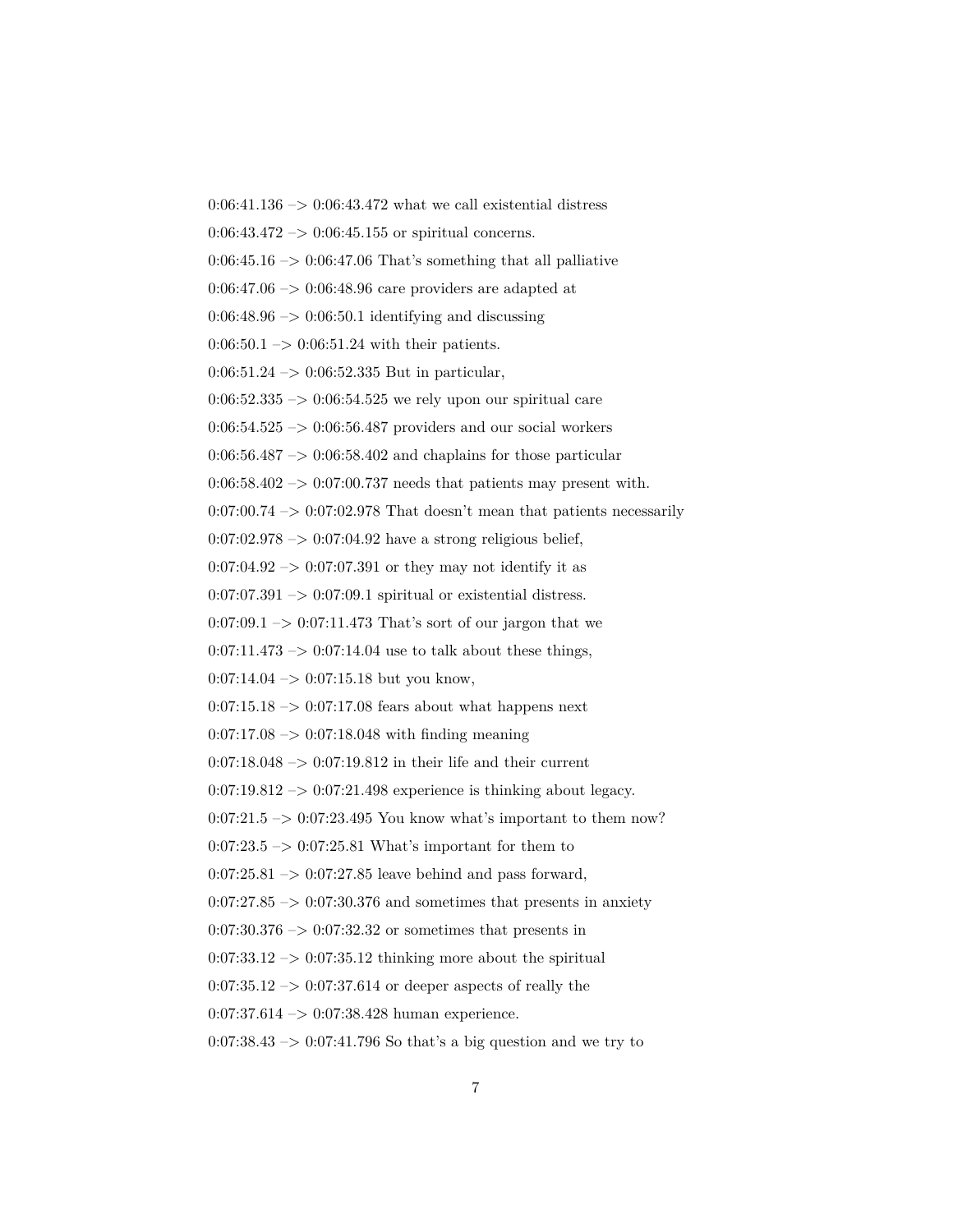$0:07:41.796 \rightarrow 0:07:44.528$  address that on an individual level.  $0:07:44.53 \rightarrow 0:07:47.036$  I've had many patients that really don't  $0:07:47.036 \rightarrow 0:07:49.109$  identify with any particular religion  $0.07:49.109 \rightarrow 0.07:51.444$  or identify themselves as either,  $0:07:51.45 \rightarrow 0:07:53.886$  you know, generally spiritual or atheists,  $0:07:53.89 \rightarrow 0:07:55.93$  or relapsed Catholic,  $0:07:55.93 \rightarrow 0:07:57.366$  as many people say.  $0.07:57.366 \rightarrow 0.07:59.952$  But there are many different ways to  $0:07:59.952 \rightarrow 0:08:02.507$  kind of talk about these things and  $0:08:02.507 \rightarrow 0:08:04.773$  provide comfort and support and just  $0:08:04.773 \rightarrow 0:08:06.963$  a shared sense of humanity facing  $0:08:06.97 \rightarrow 0:08:09.04$  these questions and concerns.  $0:08:09.383 \rightarrow 0:08:11.098$  and when you talk about,  $0:08:11.45 \rightarrow 0:08:13.844$  the questions about leaving a legacy. 0:08:13.85  $\rightarrow$  0:08:15.73 I think the other  $0:08:15.73 \rightarrow 0:08:18.08$  thing that happens 0:08:18.08 –> 0:08:20.628 at the end of life that  $0.08:20.63 \rightarrow 0.08:22.855$  people may be thinking  $0:08:22.855 \rightarrow 0:08:24.19$  about is relationships,  $0:08:24.19 \rightarrow 0:08:25.97$  either relationships that require  $0:08:25.97 \rightarrow 0:08:28.195$  mending things that have happened,  $0:08:28.2 \rightarrow 0:08:31.308$  that you know have not been resolved,  $0:08:31.31 \rightarrow 0:08:33.98$  and how to how to deal  $0.08:33.98 \rightarrow 0.08:35.315$  with those relationships,  $0:08:35.32 \rightarrow 0:08:38.127$  particularly as you face the end of  $0.08:38.127 \rightarrow 0.08:40.856$  life because we all have relationships  $0:08:40.856 \rightarrow 0:08:44.216$  where there may have been some strain.  $0:08:44.22 \rightarrow 0:08:46$  There may have been,  $0.08:46 \rightarrow 0.08:48.222$  you know, people have fights,  $0.08:48.222 \rightarrow 0.08:49.998$  or bickering or whatever,  $0:08:50 \rightarrow 0:08:53.97$  and then you're facing this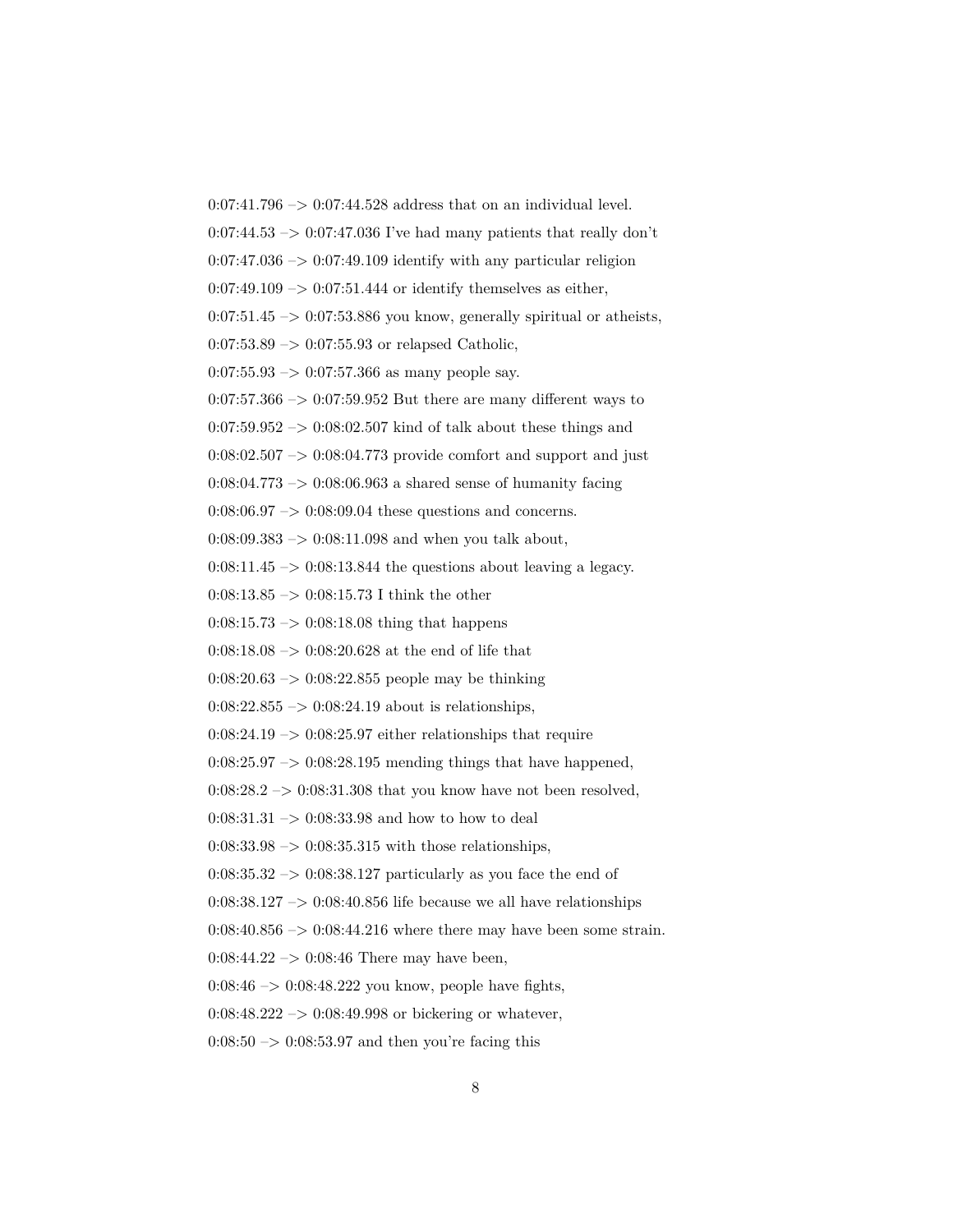$0:08:53.97 \rightarrow 0:08:55.066$  inevitable event and you may want

 $0:08:58.902 \rightarrow 0:09:01.773$  to find closure in that.

 $0:09:01.773 \rightarrow 0:09:04.573$  Is that part of what

 $0:09:04.573 \rightarrow 0:09:07.009$  your team can help people with?

 $0:09:07.01 \rightarrow 0:09:09.326$  How do you do that?

 $0:09:09.33 \rightarrow 0:09:12.418$  Yes, absolutely.

 $0:09:12.42 \rightarrow 0:09:12.8$  And

 $0:09:12.8 \rightarrow 0:09:15.341$  again, I think when we talk about

 $0:09:15.341 \rightarrow 0:09:17.957$  palliative care we talk about all these

 $0:09:17.957 \rightarrow 0:09:20.91$  kind of larger issues and larger questions.

 $0.09:20.91 \rightarrow 0.09:23.549$  And when I think about how it's

 $0:09:23.549 \rightarrow 0:09:26.309$  implemented and how it unfolds day to day,

 $0:09:26.31 \rightarrow 0:09:28.5$  it's such an individual experience.

0:09:28.5  $\rightarrow$  0:09:30.481 So I think one thing that we're

 $0:09:30.481 \rightarrow 0:09:32.286$  particularly adept at is identifying

 $0:09:32.286 \rightarrow 0:09:33.627$  these relationships.

 $0:09:33.63 \rightarrow 0:09:36.017$  These legacy concerns that people may have.

 $0:09:36.02 \rightarrow 0:09:37.392$  Sometimes they're linked to

 $0:09:37.392 \rightarrow 0:09:39.103$  physical symptoms. To be honest,

 $0:09:39.103 \rightarrow 0:09:41.149$  I've had patients that you know,

 $0:09:41.15 \rightarrow 0:09:43.544$  their blood pressure goes up, their

 $0:09:43.544 \rightarrow 0:09:45.337$  heart rate is high, they have headaches

 $0:09:45.337 \rightarrow 0:09:47.551$  and day

 $0:09:47.551 \rightarrow 0:09:49.358$  after day you kind of notice

 $0.09:49.36 \rightarrow 0.09:51.848$  there is always a certain time of day

 $0:09:51.848 \rightarrow 0:09:53.808$  when certain people are visiting.

 $0:09:53.81 \rightarrow 0:09:56.197$  You know what's going on with those.

 $0.09:56.2 \rightarrow 0.09:58.252$  People they have been

 $0:09:58.252 \rightarrow 0:09:59.918$  hospitalised many, many times and

 $0.09:59.918 \rightarrow 0.10:02.628$  they want to make amends with a loved

 $0:10:02.628 \rightarrow 0:10:05.426$  one that maybe they have been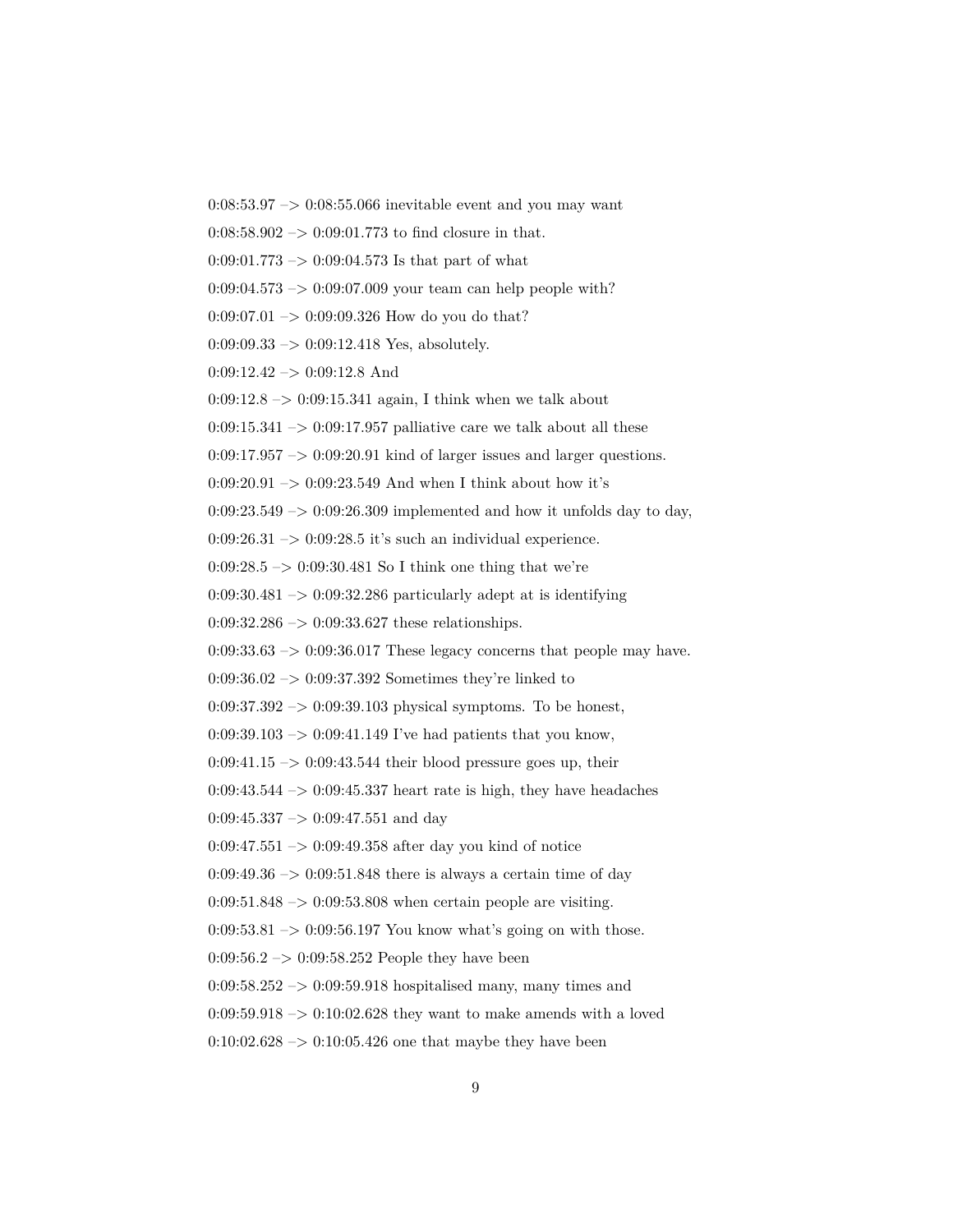$0:10:05.426 \rightarrow 0:10:07.066$  separated from for whatever reason.

0:10:07.07  $\mathnormal{\sim}$  0:10:09.962 Or want to reconnect with

0:10:09.962 –> 0:10:11.89 children or spouses or

 $0:10:11.89 \rightarrow 0:10:13.82$  make a lifelong commitment.

 $0:10:13.82 \rightarrow 0:10:15.36$  We've had several marriages

 $0:10:15.36 \rightarrow 0:10:17.67$  in just the past year,

 $0:10:17.67 \rightarrow 0:10:19.974$  both of patients and a family

 $0:10:19.974 \rightarrow 0:10:21.126$  member and just,

 $0:10:21.13 \rightarrow 0:10:21.936$  you know,

 $0:10:21.936 \rightarrow 0:10:23.951$  solidifying that link or recognizing

 $0:10:23.951 \rightarrow 0:10:25.975$  these missing pieces in people's

 $0:10:25.975 \rightarrow 0:10:27.84$  lives or these important components

 $0:10:27.84 \rightarrow 0:10:29.989$  of closure of legacy for them,

 $0:10:29.99 \rightarrow 0:10:31.952$  and helping to facilitate that.

 $0:10:31.952 \rightarrow 0:10:34.698$  A big part of that comes into play

 $0:10:34.698 \rightarrow 0:10:36.526$  with children, with guardianship.

 $0:10:36.53 \rightarrow 0:10:38.972$  With financial planning and we actually

 $0:10:38.972 \rightarrow 0:10:41.919$  have a program

 $0:10:44.41 \rightarrow 0:10:46.629$  where we have

0:10:46.629  $\rightarrow$  0:10:48.68 a partnership with the Yale Law

0:10:48.68  $->$  0:10:50.756 school and there's a

 $0:10:50.756 \rightarrow 0:10:52.707$  partnership that's facilitated with the

 $0:10:52.707 \rightarrow 0:10:55.023$  palliative care service and social work

 $0:10:55.03 \rightarrow 0:10:57.655$  where we can help provide some legal

 $0:10:57.655 \rightarrow 0:10:59.987$  systems to patients that may need it,

 $0:10:59.99 \rightarrow 0:11:02.444$  for instance, to help provide assistance

 $0:11:02.444 \rightarrow 0:11:04.746$  with guardianship or paperwork to help

 $0:11:04.746 \rightarrow 0:11:06.846$  give people peace of mind that maybe

 $0:11:06.846 \rightarrow 0:11:08.905$  they've been unable to obtain through

 $0:11:08.905 \rightarrow 0:11:11.066$  the usual measures because of illness.

 $0:11:11.066 \rightarrow 0:11:12.89$  Because of repeated hospitalizations.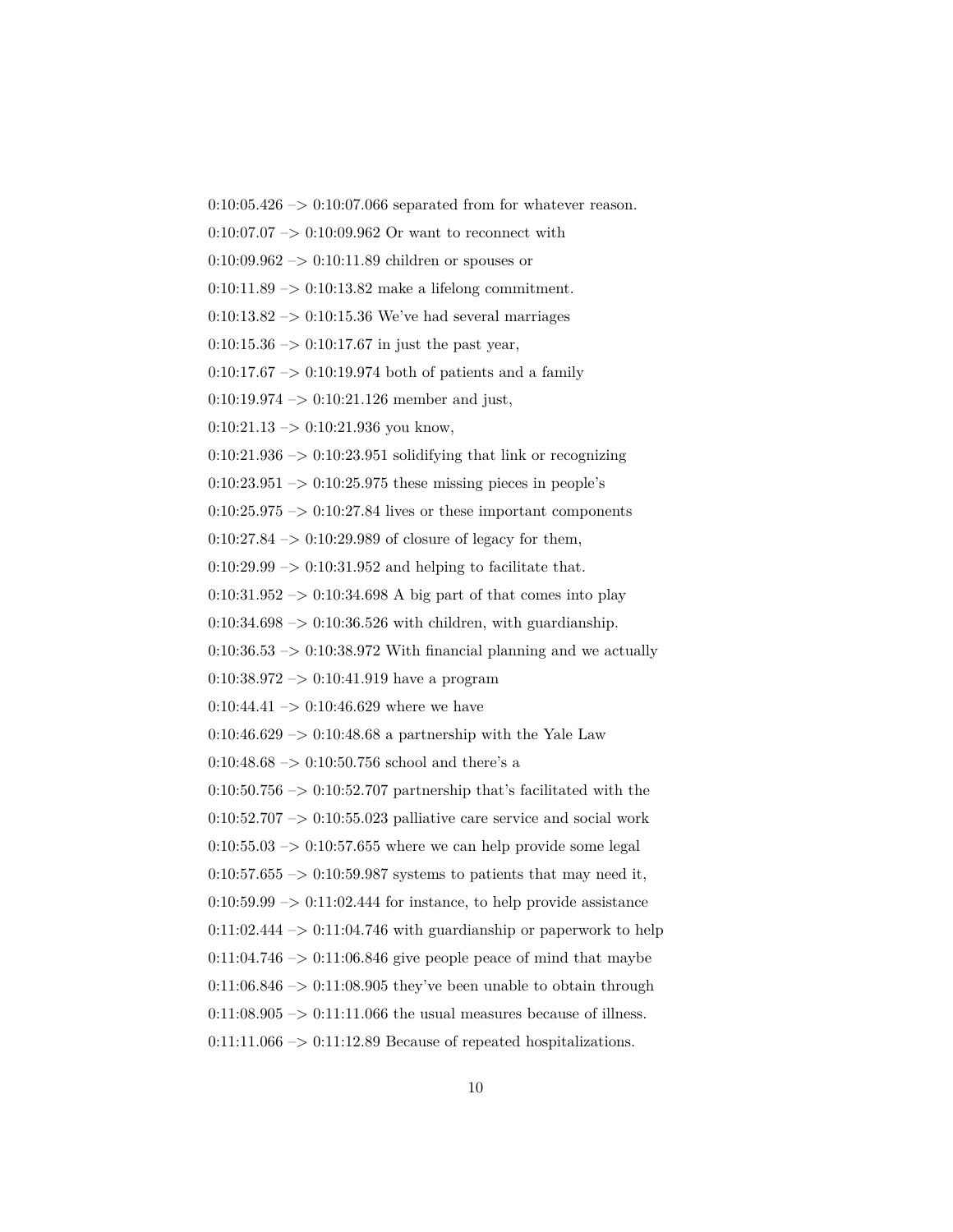$0:11:12.89 \rightarrow 0:11:15.634$  Helping patients get married  $0:11:15.634 \rightarrow 0:11:18.103$  in the hospital or helping facilitate a  $0:11:18.103 \rightarrow 0:11:21.438$  ceremony so that they can really make a  $0:11:21.438 \rightarrow 0:11:23.538$  concrete demonstration of their family  $0:11:23.538 \rightarrow 0:11:26.291$  ties and that brings so much peace  $0:11:26.291 \rightarrow 0:11:28.79$  and closure and that does more than any 0:11:28.86  $\rightarrow$  0:11:31.8 medication that I could certainly provide.  $0:11:31.8 \rightarrow 0:11:34.266$  We rely heavily on our  $0:11:34.266 \rightarrow 0:11:35.91$  palliative team for that,  $0:11:35.91 \rightarrow 0:11:37.965$  and in particular our social  $0:11:37.965 \rightarrow 0:11:39.609$  work and Chaplin team. 0:11:39.61  $\rightarrow$  0:11:42.501 You certainly don't think of  $0:11:42.501 \rightarrow 0:11:44.949$  palliative care services as being,  $0:11:44.95 \rightarrow 0:11:48.81$  wedding court.  $0:11:48.81 \rightarrow 0:11:52.296$  But it is cool that  $0:11:52.296 \rightarrow 0:11:55.113$  you really do take a holistic  $0:11:55.113 \rightarrow 0:11:57.764$  view of what are the things that  $0:11:57.764 \rightarrow 0:12:00.464$  are important in this person's life,  $0:12:00.47 \rightarrow 0:12:02.35$  that they want to celebrate,  $0:12:02.35 \rightarrow 0:12:04.6$  that they want to amend, that  $0:12:04.6 \rightarrow 0:12:07.608$  they want to get done before  $0:12:07.608 \rightarrow 0:12:09.865$  the capstone of their life, right? 0:12:09.865 –> 0:12:12.115 And even thinking back on  $0:12:12.12 \rightarrow 0:12:14$  different capstones that  $0:12:14 \rightarrow 0:12:15.88$  they've had in the past.  $0:12:15.88 \rightarrow 0:12:18.904$  Are they proud of what if they spent their  $0:12:18.904 \rightarrow 0:12:21.488$  lives cultivating and practicing and  $0:12:21.49 \rightarrow 0:12:22.89$  what's important to them?  $0:12:22.89 \rightarrow 0:12:24.99$  And so I think as physicians,  $0:12:24.99 \rightarrow 0:12:26.922$  we tend to think about illness  $0:12:26.922 \rightarrow 0:12:29.408$  and end of life from a very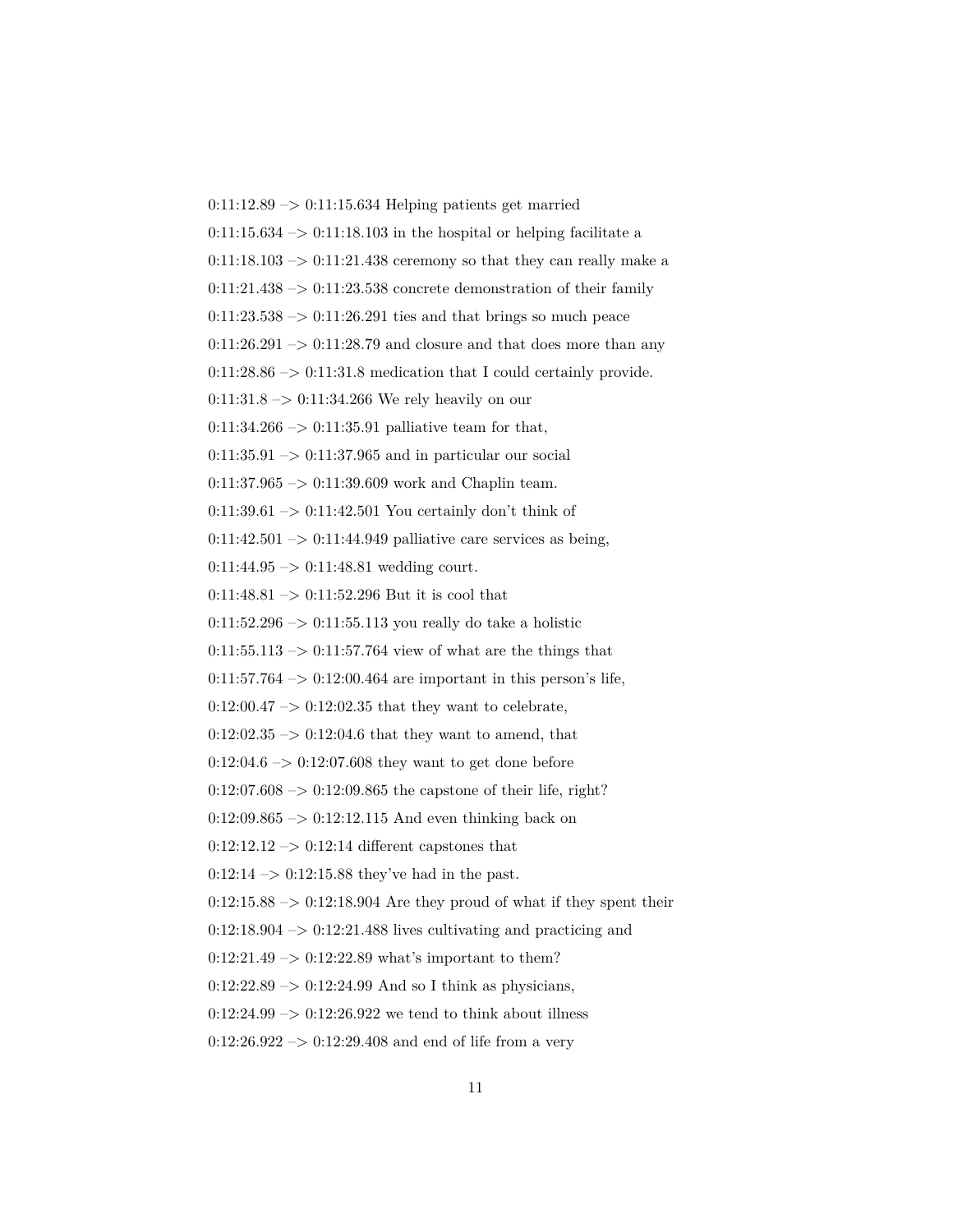0:12:29.408 –> 0:12:31.288 medical viewpoint as we should.  $0:12:31.29 \rightarrow 0:12:33.234$  But really, from a patient perspective  $0:12:33.234 \rightarrow 0:12:35.49$  and from a human experience,  $0:12:35.49 \rightarrow 0:12:37.24$  there's really so much more  $0:12:37.24 \rightarrow 0:12:38.99$  and I think with palliative care  $0:12:38.99 \rightarrow 0:12:41.378$  we help obviously with the symptom  $0:12:41.378 \rightarrow 0:12:42.97$  support with the communication  $0:12:43.033 \rightarrow 0:12:45.014$  support we have the time to really  $0:12:45.014 \rightarrow 0:12:47.354$  sit down and delve into these deeper  $0:12:47.354 \rightarrow 0:12:49.49$  issues and help resolve and support  $0:12:49.49 \rightarrow 0:12:52.016$  patients at times of crisis.  $0:12:52.02 \rightarrow 0:12:53.046$  And great sadness, 0:12:53.046  $\rightarrow$  0:12:54.756 but also there's such an  $0:12:54.756 \rightarrow 0:12:56.429$  opportunity for joy for meaning,  $0:12:56.43 \rightarrow 0:12:58.105$  and I think that's what  $0:12:58.105 \rightarrow 0:13:00.16$  keeps all of us doing what  $0:13:00.16 \rightarrow 0:13:01.85$  we do.  $0:13:01.85 \rightarrow 0:13:04.892$  I was at a conference several years ago now,  $0:13:04.9 \rightarrow 0:13:07.292$  and it was  $0:13:07.292 \rightarrow 0:13:09.309$  a career fair for students,  $0:13:09.31 \rightarrow 0:13:11$  and they were thinking about  $0:13:11 \rightarrow 0:13:11.676$  different specialties.  $0:13:11.68 \rightarrow 0:13:15.41$  And one of them came up to me and asked me,  $0:13:15.41 \rightarrow 0:13:17.492$  how could anybody do  $0:13:17.492 \rightarrow 0:13:19.479$  palliative care and end of life?

 $0:13:19.48 \rightarrow 0:13:22.918$  Because I mean it's just such a depressing

 $0:13:22.92 \rightarrow 0:13:26.24$  field

0:13:26.24 –> 0:13:29.44 and I came back and I asked one of

 $0:13:29.529 \rightarrow 0:13:33.069$  our palliative care physicians about that,

 $0:13:33.07 \rightarrow 0:13:35.626$  and she said, well,

 $0:13:35.63 \rightarrow 0:13:39.046$  the two greatest moments are life and death,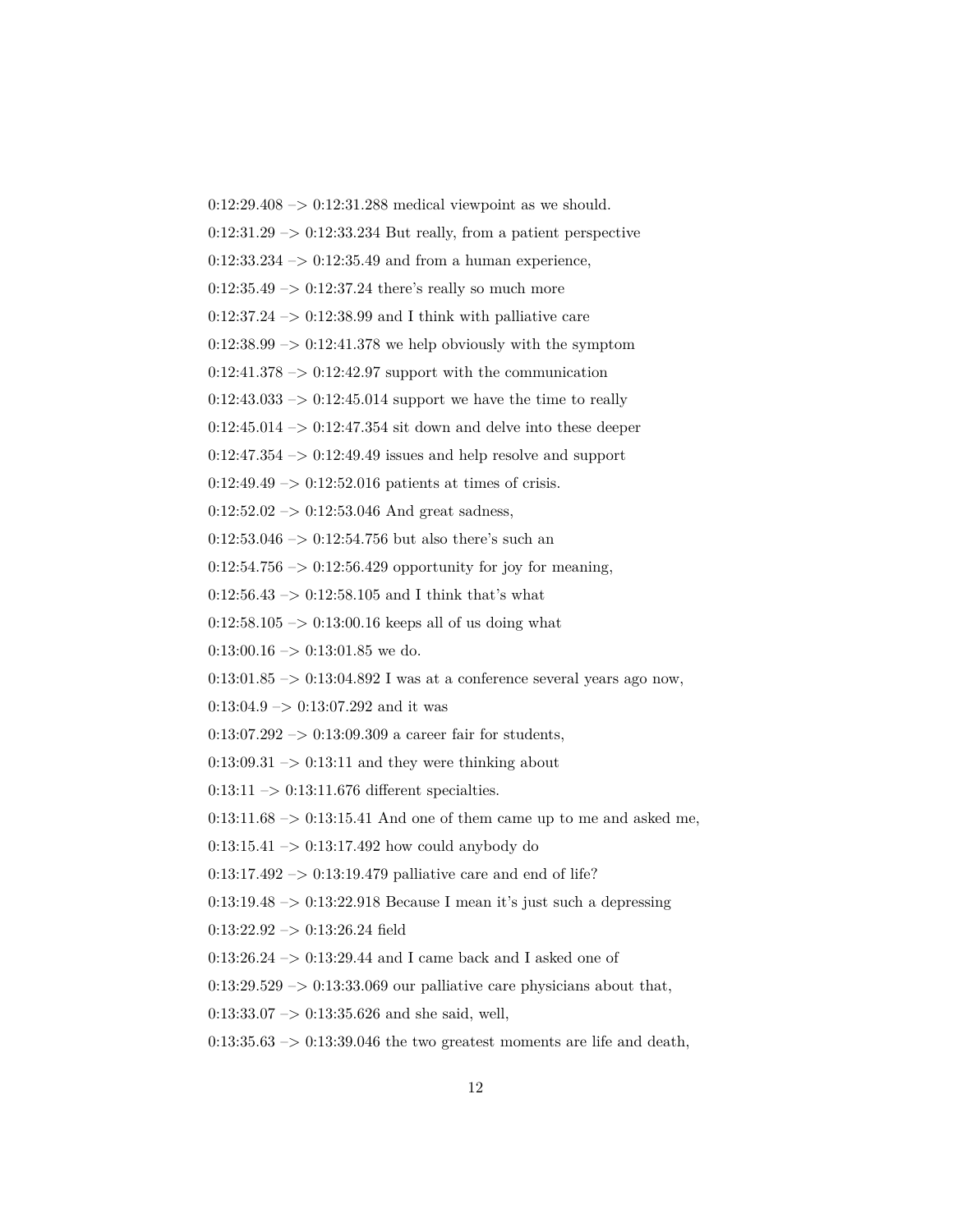$0:13:39.05 \rightarrow 0:13:40.758$  and those are  $0:13:40.758 \rightarrow 0:13:42.039$  inevitable.  $0:13:42.04 \rightarrow 0:13:43.796$  And there's something important  $0:13:43.796 \rightarrow 0:13:45.991$  about being there for patients  $0:13:45.991 \rightarrow 0:13:47.59$  at those two times,  $0:13:47.59 \rightarrow 0:13:48.015$  absolutely. 0:13:48.44 –> 0:13:51.093 I mean, it's truly an honor to be  $0:13:51.093 \rightarrow 0:13:53.783$  with patients that are going through  $0:13:53.783 \rightarrow 0:13:56.243$  difficult times wherever they are  $0.13:56.25 \rightarrow 0.13:58.548$  along their journey of serious illness  $0.13:58.548 \rightarrow 0.14:01.058$  and certainly at end of life and the 0:14:01.058  $\rightarrow$  0:14:03.543 way I see it is it's not just about the  $0:14:03.543 \rightarrow 0:14:06$  patient but also about their family and  $0.14:06 \rightarrow 0.14:08.065$  caregiver and what happens after the  $0:14:08.065 \rightarrow 0:14:09.58$  patients pass and their bereavement.  $0:14:09.58 \rightarrow 0:14:11.205$  How they look back upon  $0:14:11.205 \rightarrow 0:14:12.18$  the patient's illness.  $0:14:12.18 \rightarrow 0:14:13.48$  Did they feel supported?  $0:14:13.48 \rightarrow 0:14:14.78$  Cared for.  $0:14:14.78 \rightarrow 0:14:17.685$  Did the patient feel that things went  $0:14:17.69 \rightarrow 0:14:19.754$  in a way that they wanted things to 0:14:19.754  $\rightarrow$  0:14:22.039 go. Were their wishes respected,  $0.14{\rm :}22.04$   $->$   $0.14{\rm :}23.284$  their goals recognized  $0:14:23.284 \rightarrow 0:14:24.528$  and appreciated and valued.  $0:14:24.53 \rightarrow 0:14:27.154$  So I know for many people it does  $0:14:27.154 \rightarrow 0:14:29.862$  seem like a very sad topic  $0:14:29.862 \rightarrow 0:14:32.618$  and there is a lot of loss and grief.  $0:14:32.62 \rightarrow 0:14:34.972$  But our team finds a lot of meaning  $0.14:34.972 \rightarrow 0.14:37.643$  and a lot of joy and we do this  $0:14:37.643 \rightarrow 0:14:39.15$  because it's a passion. 0:14:39.15  $\rightarrow$  0:14:41.327 I don't think any of us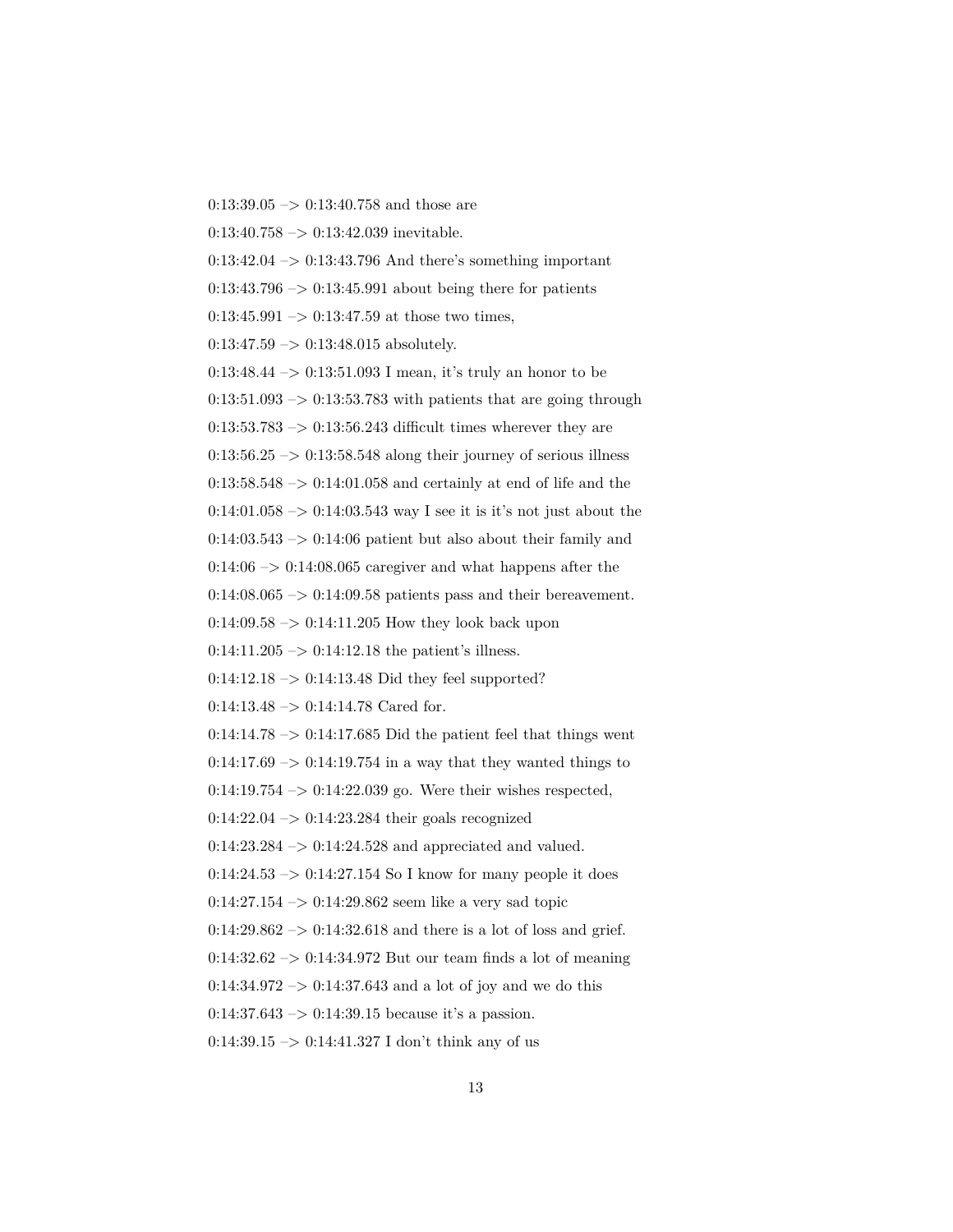$0:14:41.33 \rightarrow 0:14:42.494$  woke up

 $0:14:42.494 \rightarrow 0:14:44.62$  the last day of college

 $0:14:44.62 \rightarrow 0:14:47.108$  and said, I'm going to be a palliative

 $0:14:47.108 \rightarrow 0:14:48.709$  care provider but

 $0:14:48.71 \rightarrow 0:14:50.656$  we find our way into this field

0:14:50.656  $\rightarrow$  0:14:52.765 for a reason and we're generally

 $0:14:52.765 \rightarrow 0:14:53.968$  a pretty happy bunch,

 $0:14:54.3 \rightarrow 0:14:56.154$  We're going to talk more about

 $0:14:56.154 \rightarrow 0:14:58.487$  how you care not only for the

 $0.14:58.487 \rightarrow 0.15:00.545$  patient but also for their family

 $0:15:00.55 \rightarrow 0:15:02.404$  after we take a short

 $0:15:02.404 \rightarrow 0:15:04.17$  break for a medical minute.

0:15:04.86 –> 0:15:07.56 Support for Yale Cancer Answers

 $0:15:07.56 \rightarrow 0:15:10.26$  comes from AstraZeneca, dedicated

 $0:15:10.343 \rightarrow 0:15:13.663$  to providing innovative treatment

 $0:15:13.663 \rightarrow 0:15:17.813$  options for people living with

 $0:15:17.813 \rightarrow 0:15:18.643$  cancer. Learn more at astrazeneca-us.com.

 $0:15:18.65 \rightarrow 0:15:20.71$  This is a medical minute

 $0:15:20.71 \rightarrow 0:15:21.946$  about colorectal cancer.

 $0:15:21.95 \rightarrow 0:15:23.189$  When detected early,

 $0:15:23.189 \rightarrow 0:15:25.254$  colorectal cancer is easily treated

 $0:15:25.26 \rightarrow 0:15:28.144$  and highly curable and as a result,

 $0:15:28.15 \rightarrow 0:15:30.37$  it's recommended that men and women

 $0:15:30.37 \rightarrow 0:15:33.286$  over the age of 50 have regular

 $0.15:33.286 \rightarrow 0.15:35.998$  colonoscopies to screen for the disease.

 $0:15:36 \rightarrow 0:15:38.502$  Tumor gene analysis has helped improve

 $0:15:38.502 \rightarrow 0:15:40.17$  management of colorectal cancer

 $0:15:40.239 \rightarrow 0:15:42.264$  by identifying the patients most

 $0:15:42.264 \rightarrow 0:15:44.289$  likely to benefit from chemotherapy

 $0:15:44.358 \rightarrow 0:15:45.91$  and newer targeted agents,

 $0:15:45.91 \rightarrow 0:15:47.814$  resulting in more patient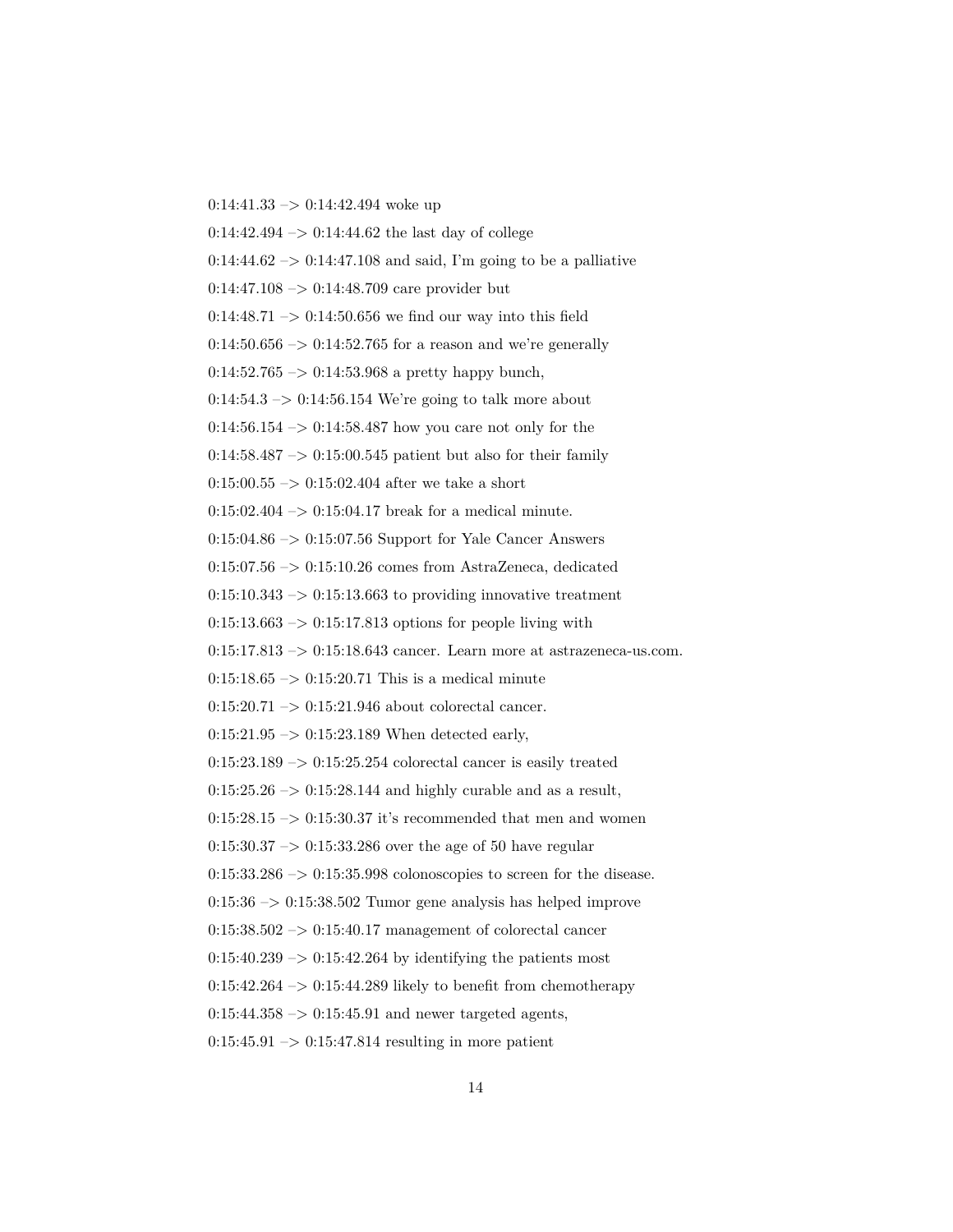$0:15:47.814 \rightarrow 0:15:48.766$  specific treatments.

 $0:15:48.77 \rightarrow 0:15:50.81$  More information is available

 $0:15:50.81 \rightarrow 0:15:51.83$  at yalecancercenter.org.

 $0:15:51.83 \rightarrow 0:15:56$  You're listening to Connecticut Public Radio.

 $0:15:56 \rightarrow 0:15:56.4$  Welcome

 $0:15:56.4 \rightarrow 0:15:59.504$  back. We are discussing end of life and

 $0:15:59.504 \rightarrow 0:16:01.96$  palliative care and right before the

 $0:16:01.96 \rightarrow 0:16:04.843$  break Elizabeth was telling us that this

 $0:16:04.843 \rightarrow 0:16:07.608$  really is not necessarily a morbid field

 $0.16:07.608 \rightarrow 0.16:10.864$  that part of her job is to really

 $0:16:10.864 \rightarrow 0:16:14.203$  care for and support and at times even

 $0:16:14.203 \rightarrow 0:16:17.2$  bring joy to patients at

 $0:16:17.2 \rightarrow 0:16:20$  a really important time in their life.

 $0:16:20 \rightarrow 0:16:22.4$  And it's not just the patient,

 $0:16:22.4 \rightarrow 0:16:24$  right Elizabeth, it's also,

 $0:16:24 \rightarrow 0:16:26.4$  you know, caring for the family

 $0:16:26.4 \rightarrow 0:16:27.6$  and the caregivers.

0:16:27.6  $\rightarrow$  0:16:31.97 So talk a little bit about that.

 $0.16:31.97 \rightarrow 0.16:34.75$  Being a caregiver, I think is one of

 $0:16:34.75 \rightarrow 0:16:37.24$  the hardest jobs that anyone can have.

 $0:16:37.24 \rightarrow 0:16:39.69$  Being a caregiver from my past experience,

 $0:16:39.69 \rightarrow 0:16:41.951$  when I think about myself going through

 $0:16:41.951 \rightarrow 0:16:44.259$  medical school and residency and training,

 $0:16:44.26 \rightarrow 0:16:47.05$  I tend to think about the caregiver as the

 $0.16:47.05 \rightarrow 0.16:49.544$  support person that brings the patient to

 $0:16:49.544 \rightarrow 0:16:52.328$  the hospital that picks up their medications,

 $0:16:52.33 \rightarrow 0:16:54.85$  that helps coordinate things and what

 $0:16:54.85 \rightarrow 0:16:56.893$  I've learned through personal experience

 $0.16:56.893 \rightarrow 0.16:59.593$  and what I see every day is that this

 $0.16:59.665 \rightarrow 0.17:02.108$  is really an all encompassing job that

 $0:17:02.11 \rightarrow 0:17:04.095$  you can't really understand until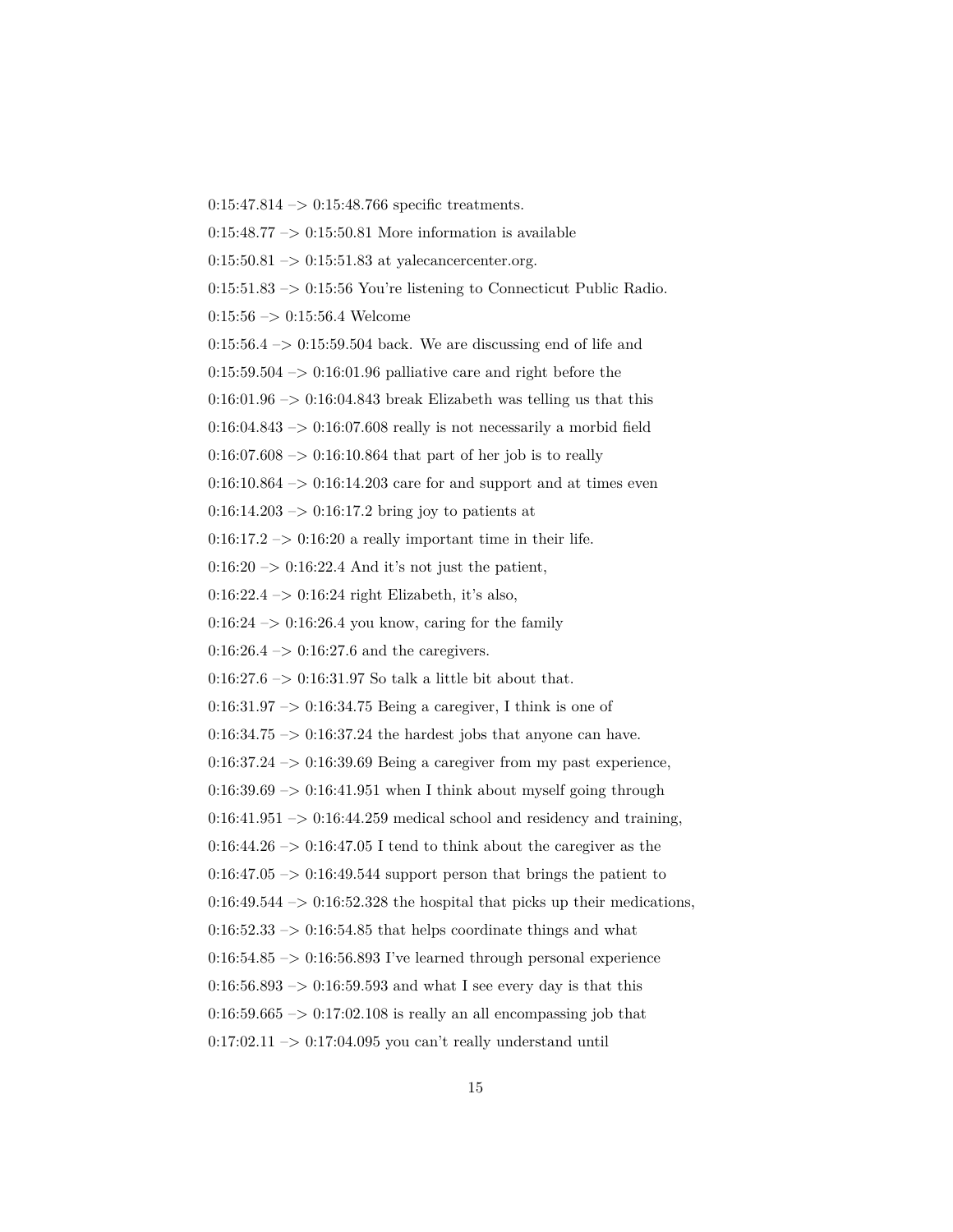$0:17:04.095 \rightarrow 0:17:06.484$  you've been there.  $0.17:06.484 \rightarrow 0.17:08.474$  We recognize that the caregivers  $0:17:08.474 \rightarrow 0:17:10.901$  are really the most important people  $0:17:10.901 \rightarrow 0:17:13.241$  in the lives of our patients,  $0:17:13.25 \rightarrow 0:17:15.24$  and vice versa and try  $0:17:15.24 \rightarrow 0:17:17.628$  our best to recognize their value,  $0:17:17.63 \rightarrow 0:17:19.222$  incorporate them into medical  $0:17:19.222 \rightarrow 0:17:20.814$  decision making, into conversations,  $0:17:20.82 \rightarrow 0:17:22.925$  making sure we communicate with  $0:17:22.925 \rightarrow 0:17:25.03$  them and bring in communication  $0:17:25.105 \rightarrow 0:17:27.175$  from the medical teams as well as  $0:17:27.18 \rightarrow 0:17:28.772$  just recognizing that essential  $0:17:28.772 \rightarrow 0:17:30.762$  role that all caregivers play.  $0:17:30.77 \rightarrow 0:17:32.567$  And really, the  $0:17:32.567 \rightarrow 0:17:35.562$  extreme exhaustion and fatigue and  $0:17:35.562 \rightarrow 0:17:39.16$  distress that this job carries with it.  $0:17:39.74 \rightarrow 0:17:43.779$  I mean, I can imagine  $0:17:43.78 \rightarrow 0:17:46.654$  watching a loved one face the  $0.17:46.654 \rightarrow 0.17:50.085$  end of life and watching them  $0.17:50.085 \rightarrow 0.17:53.585$  go through everything,  $0:17:53.59 \rightarrow 0:17:54.952$  treatments, symptoms,  $0.17:54.952 \rightarrow 0.17:57.676$  ultimately facing their demise,  $0:17:57.68 \rightarrow 0:18:02.293$  it is a harrowing experience for them  $0:18:02.293 \rightarrow 0:18:06.161$  while they're trying to be supportive  $0.18:06.161 \rightarrow 0.18:10.298$  of the person going through it and 0:18:10.3  $\rightarrow$  0:18:12.505 I can't imagine what that's like.  $0:18:12.51 \rightarrow 0:18:14.654$  So tell me about how you not only  $0:18:14.654 \rightarrow 0:18:16.799$  try to support the patient and  $0.18:16.799 \rightarrow 0.18:19.097$  help them with their symptoms and  $0.18:19.166 \rightarrow 0.18:21.14$  help them to find peace at the  $0:18:21.14 \rightarrow 0:18:24.16$  end of life and at the same time,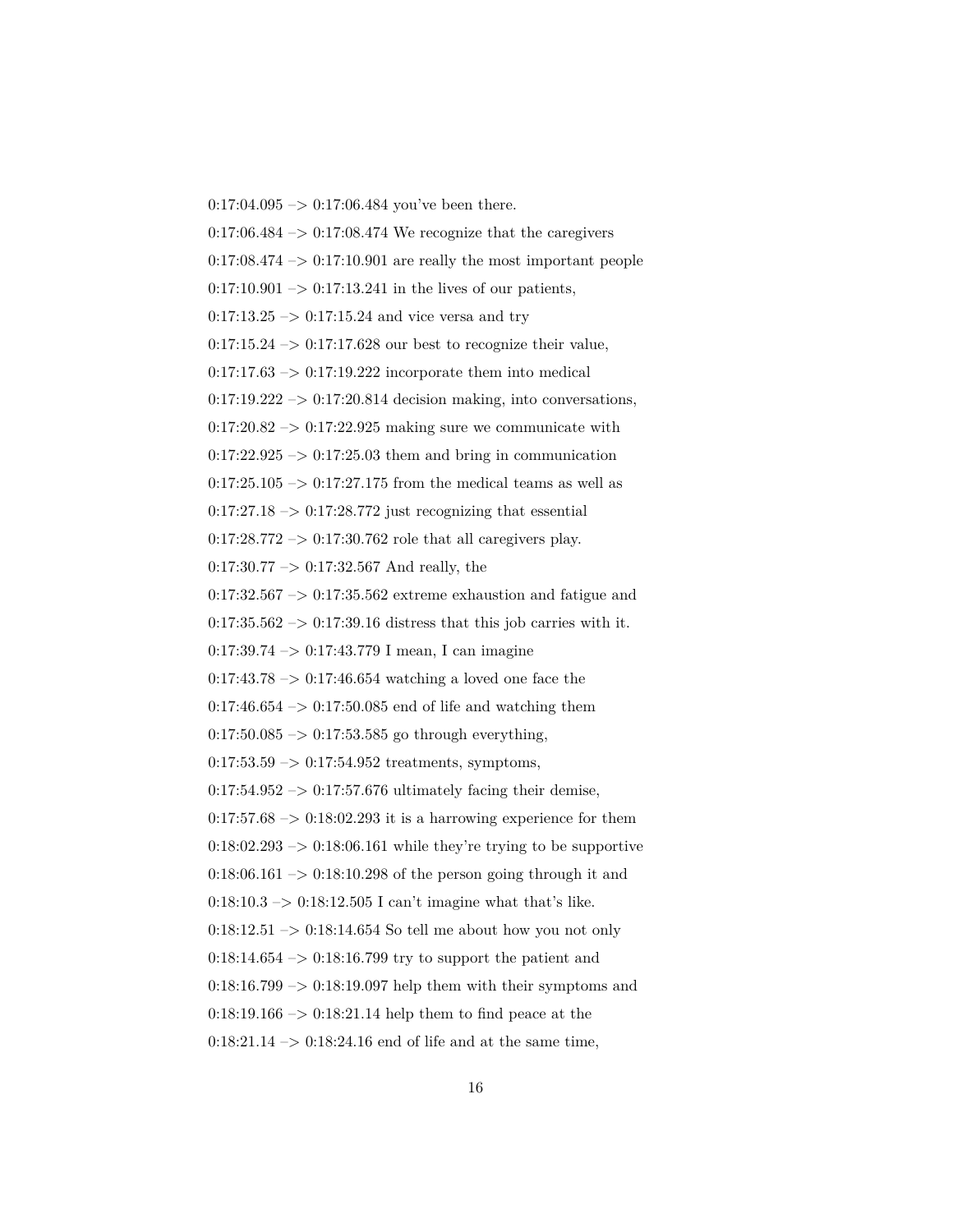$0:18:24.16 \rightarrow 0:18:26.722$  try to help the caregiver who  $0.18:26.722 \rightarrow 0.18:28.43$  themselves is going through  $0:18:28.51 \rightarrow 0:18:30.61$  their own grief and sadness,  $0.18:30.61 \rightarrow 0.18:32.76$  watching the demise or potential  $0:18:32.76 \rightarrow 0:18:34.91$  demise of a loved one. 0:18:36.24 –> 0:18:38.64 I think number one is  $0:18:38.64 \rightarrow 0:18:40.24$  recognizing their role,  $0:18:40.24 \rightarrow 0:18:41.84$  recognizing their presence, incorporating  $0:18:41.84 \rightarrow 0:18:43.44$  caregivers into the communication,  $0:18:43.44 \rightarrow 0:18:45.84$  whether that be inpatient or outpatient,  $0.18:45.84 \rightarrow 0.18:48.294$  regardless of whatever serious  $0:18:48.294 \rightarrow 0:18:50.64$  illness their loved one is facing.  $0:18:50.64 \rightarrow 0:18:52.64$  We really view the palliative  $0.18:52.64 \rightarrow 0.18:54.64$  care patient experience as that  $0:18:54.64 \rightarrow 0:18:56.64$  of a patient and caregiver. 0:18:58.64 –> 0:19:01.004 Sometimes it's a family of 20  $0:19:01.004 \rightarrow 0:19:03.04$  that's in the patient's room,  $0:19:03.04 \rightarrow 0:19:06.18$  and so we recognize them.  $0.19:08.08 \rightarrow 0.19:09.444$  They are really integrated into  $0:19:09.444 \rightarrow 0:19:10.467$  the patient's care.  $0:19:10.47 \rightarrow 0:19:12.402$  We involve them in our  $0.19:12.402 \rightarrow 0.19:14.58$  spiritual care in our social work,  $0:19:14.58 \rightarrow 0:19:16.967$  we involve them in our symptom assessment.  $0:19:16.97 \rightarrow 0:19:19.245$  We involve them in every single communication  $0:19:19.245 \rightarrow 0:19:21.08$  and recognize their expertise.  $0:19:21.08 \rightarrow 0:19:23.126$  They know the patient better than  $0:19:23.126 \rightarrow 0:19:25.178$  anyone else, and they always will, 0:19:25.178 –> 0:19:27.476 no matter how much time we've  $0:19:27.476 \rightarrow 0:19:29.97$  been with them in the ICU setting,  $0.19:29.97 \rightarrow 0.19:32.016$  or how many labs we've reviewed,

 $0:19:32.02 \rightarrow 0:19:34.372$  or how far back into their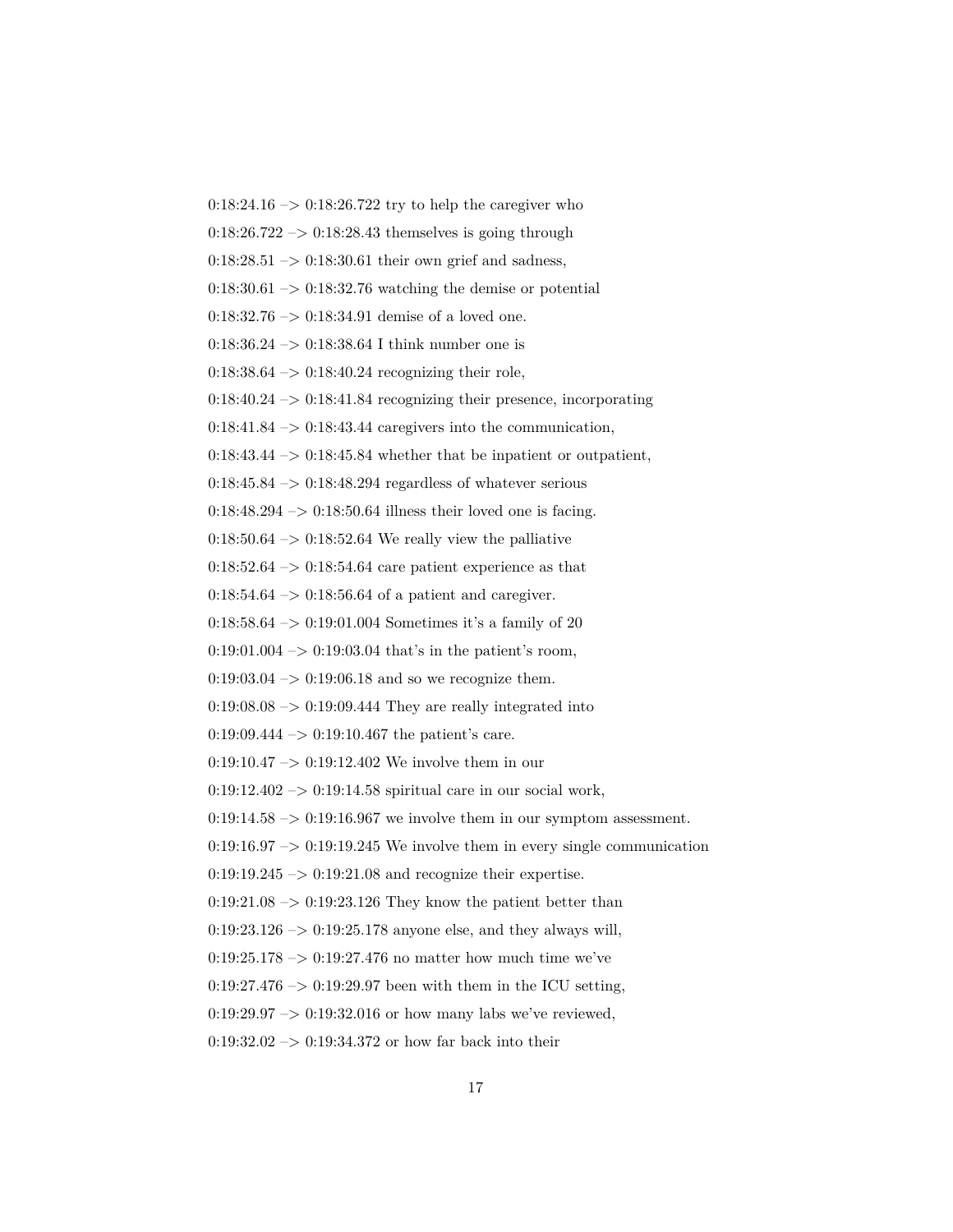$0:19:34.372 \rightarrow 0:19:35.78 \text{ record we've gone.}$ 

 $0.19:35.78 \rightarrow 0.19:37.97$  They know the patient best.

 $0:19:37.97 \rightarrow 0:19:42.17$  Our social workers also follow

0:19:42.17 –> 0:19:43.229 patients, families, outpatient.

 $0:19:43.229 \rightarrow 0:19:44.994$  They have caregiver support groups.

 $0:19:45 \rightarrow 0:19:47.478$  They have bereavement support groups as well.

 $0:19:49.6 \rightarrow 0:19:50.924$  It's a hard job.

 $0.19:50.924 \rightarrow 0.19:52.91$  There's a lot of resources out

 $0:19:52.989 \rightarrow 0:19:55.389$  there that social work may also

 $0:19:55.389 \rightarrow 0:19:58.182$  connect folks with, both at a state and

 $0:19:58.182 \rightarrow 0:20:00.172$  local and national level.

 $0:20:00.18 \rightarrow 0:20:02.196$  I fill out a lot of family

0:20:02.196 –> 0:20:03.204 medical leave paperwork.

 $0:20:03.21 \rightarrow 0:20:05.569$  Even though any physician can do that,

 $0:20:05.57 \rightarrow 0:20:07.761$  but it is time intensive and it's

 $0:20:07.761 \rightarrow 0:20:09.484$  something that many people don't

0:20:09.484  $\rightarrow$  0:20:11.294 think about until they're kind

 $0:20:11.3 \rightarrow 0:20:13.326$  of asked,

 $0:20:13.326 \rightarrow 0:20:15.678$  because they can imagine that you know,

 $0:20:15.68 \rightarrow 0:20:17.696$  while the caregiver is the caregiver,

 $0:20:17.7 \rightarrow 0:20:19.728$  the caregiver is also the patient.

 $0:20:19.73 \rightarrow 0:20:22.089$  Who isva different patient,

 $0:20:22.09 \rightarrow 0:20:24.435$  but you know somebody who is also

0:20:24.435 –> 0:20:26.514 going through their own form of

 $0:20:26.514 \rightarrow 0:20:28.524$  depression and their own form of

 $0:20:28.524 \rightarrow 0:20:30.507$  internal pain and their own issues,

 $0:20:30.51 \rightarrow 0:20:32.598$  which only add to the plate

 $0:20:32.598 \rightarrow 0:20:33.99$  that they've already got.

 $0:20:33.99 \rightarrow 0:20:35.45$  That's already overflowing with

 $0:20:35.45 \rightarrow 0:20:38.006$  all of the issues that they have

 $0:20:38.006 \rightarrow 0:20:40.56$  to deal with for their loved one,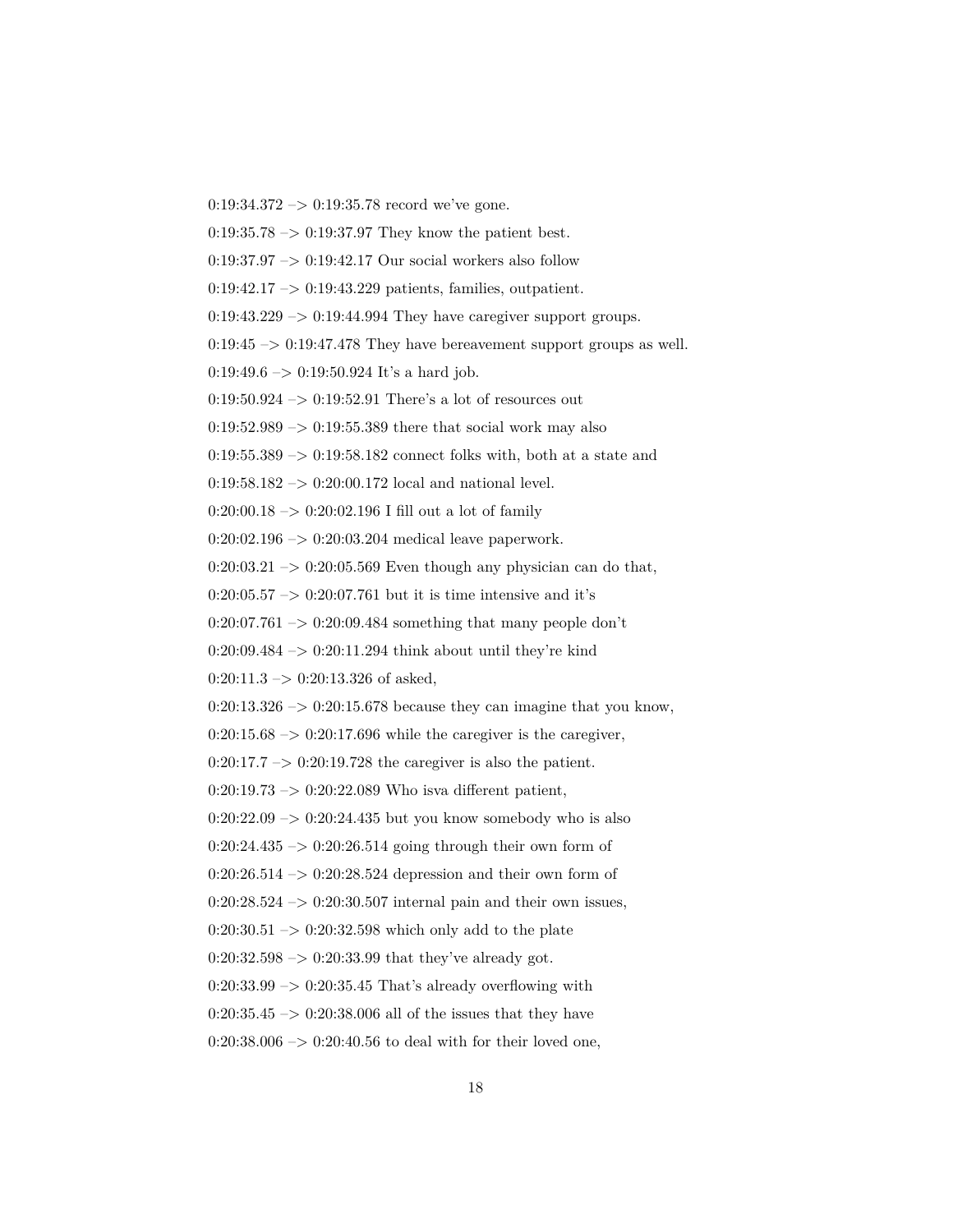$0:20:40.56 \rightarrow 0:20:42.75$  right? So, recognizing that this is  $0:20:42.75 \rightarrow 0:20:45.31$  a group effort, not any of this,  $0:20:45.31 \rightarrow 0:20:47.86$  caregiving is not a single person's job.  $0:20:47.86 \rightarrow 0:20:50.513$  And there's a team of people to  $0:20:50.513 \rightarrow 0:20:52.563$  help support every patient and  $0:20:52.563 \rightarrow 0:20:55.059$  every caregiver and if it's  $0:20:55.06 \rightarrow 0:20:56.638$  a situation that 0:20:56.638 –> 0:20:58.355 isn't safe for their patient or 0:20:58.355  $\rightarrow$  0:20:59.885 isn't safe for the caregiver,  $0:20:59.89 \rightarrow 0:21:01.871$  I've had so many caregivers  $0:21:01.871 \rightarrow 0:21:03.84$  breaking an arm break a leg,  $0:21:03.84 \rightarrow 0:21:05.14$  they haven't slept in days  $0:21:05.14 \rightarrow 0:21:06.989$  and we need to recognize it.  $0:21:06.99 \rightarrow 0:21:09.537$  You know everyone needs to be cared for here.  $0:21:09.54 \rightarrow 0:21:11.528$  This is not a one person job.  $0:21:11.53 \rightarrow 0:21:13.518$  This is a marathon, not a race.  $0:21:13.52 \rightarrow 0:21:15.585$  And there's a team of people really  $0:21:15.585 \rightarrow 0:21:17.453$  here to support you and in the  $0:21:17.453 \rightarrow 0:21:19.48$  hospital we have a lot of resources,  $0:21:19.48 \rightarrow 0:21:21.468$  of course, but we also help coordinate  $0:21:21.468 \rightarrow 0:21:22.61$  outpatient support as well,  $0:21:22.61 \rightarrow 0:21:24.03$  whether that's home health aides,  $0:21:24.03 \rightarrow 0:21:25.162$  visiting nurses, home  $0:21:25.162 \rightarrow 0:21:27.122$  care, home Hospice support,  $0:21:27.122 \rightarrow 0:21:28.978$  medical equipment hospital beds,  $0:21:28.98 \rightarrow 0:21:29.479$  commodes,  $0:21:29.479 \rightarrow 0:21:32.473$  things like that that will make  $0:21:32.473 \rightarrow 0:21:34.36$  caregivers lives easier when  $0:21:34.36 \rightarrow 0:21:36.312$  they leave the hospital.  $0:21:36.312 \rightarrow 0:21:39.249$  What about your personal health, right?  $0:21:39.249 \rightarrow 0:21:41.694$  Because as a member of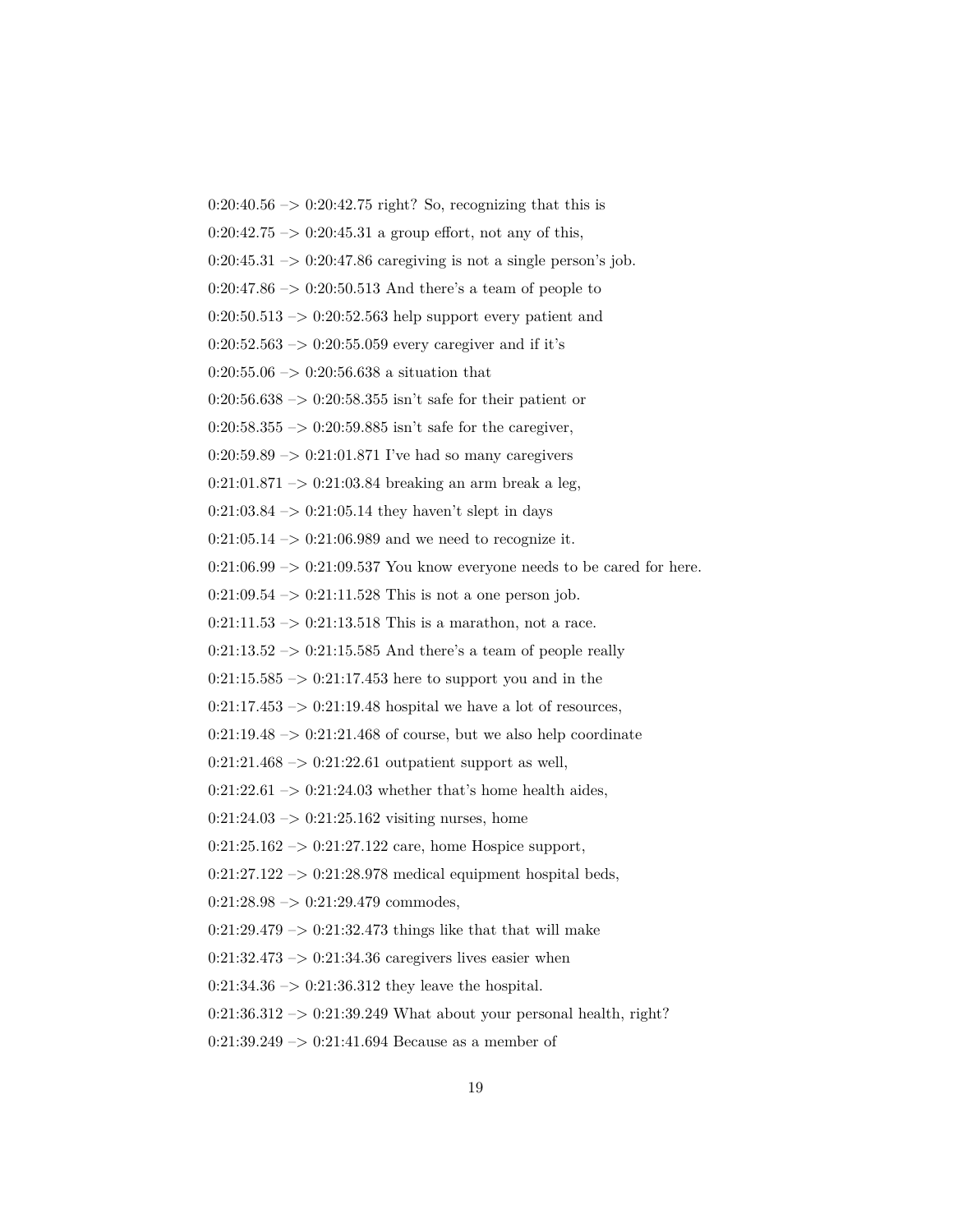$0:21:41.694 \rightarrow 0:21:43.65$  the palliative care team,

 $0:21:43.65 \rightarrow 0:21:46.765$  I can imagine how emotionally invested you

 $0:21:46.765 \rightarrow 0:21:50.487$  are in your patients and how exhausting

 $0:21:50.49 \rightarrow 0:21:53.514$  just from an emotional burnout perspective

 $0:21:53.514 \rightarrow 0:21:57.4$  that can be helping all of these patients

 $0:21:57.4 \rightarrow 0:21:59.464$  and their

 $0:21:59.464 \rightarrow 0:22:02.044$  families with their medical issues,

 $0:22:02.05 \rightarrow 0:22:04.273$  their symptom issues.

 $0:22:04.273 \rightarrow 0:22:06.496$  Their emotional issues.

 $0:22:06.5 \rightarrow 0:22:08.868$  That must be exhausting.

 $0:22:10.21 \rightarrow 0:22:11.21$  It can be exhausting.

 $0:22:11.21 \rightarrow 0:22:12.71$  I will not lie.

 $0:22:12.71 \rightarrow 0:22:14.694$  I think all of us in medicine and

 $0:22:14.694 \rightarrow 0:22:16.458$  many other fields we work

 $0:22:16.46 \rightarrow 0:22:18.662$  a lot of hours

 $0:22:18.662 \rightarrow 0:22:21.598$  and do a lot of good work.

 $0:22:21.6 \rightarrow 0:22:23.819$  I think it's important to take breaks

 $0:22:23.819 \rightarrow 0:22:26.05$  to step away every now and then,

 $0:22:26.05 \rightarrow 0:22:28.363$  but I think for me one of the key

 $0:22:28.363 \rightarrow 0:22:30.753$  things that help prevent burnout and

 $0:22:30.753 \rightarrow 0:22:33.153$  helps with provider and caregiver well

 $0:22:33.153 \rightarrow 0:22:35.583$  being is I find so much meaning in my

 $0:22:35.59 \rightarrow 0:22:39.41$  work and a lot of joy in the work that I do.

 $0:22:39.41 \rightarrow 0:22:41.318$  So seeing a patient that was

 $0:22:41.318 \rightarrow 0:22:42.59$  in just insufferable pain,

 $0:22:42.59 \rightarrow 0:22:43.541$  unable to walk,

 $0:22:43.541 \rightarrow 0:22:45.126$  having trouble eating and drinking,

 $0:22:45.13 \rightarrow 0:22:47.038$  and two days later he's up

 $0:22:47.038 \rightarrow 0:22:48.31$  and walking the halls,

 $0:22:48.31 \rightarrow 0:22:52.09$  passing me by as I do my notes and

 $0:22:52.09 \rightarrow 0:22:54.781$  those sorts of things just bring me so much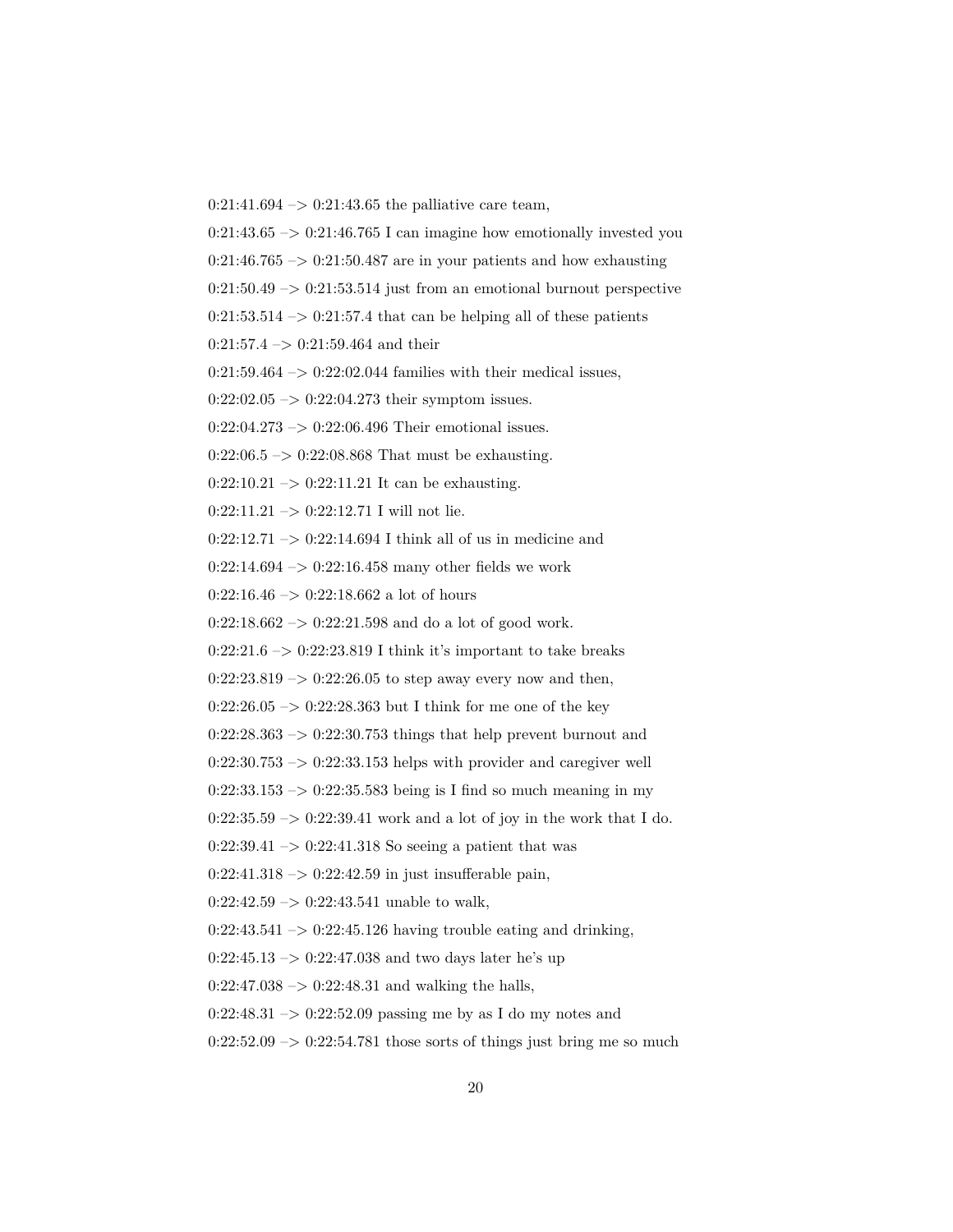$0:22:54.781 \rightarrow 0:22:57.497$  joy and we do really great work every day.  $0:22:57.5 \rightarrow 0:22:59.318$  So that makes the job easier  $0:22:59.318 \rightarrow 0:23:00.99$  in a lot of ways  $0:23:00.99 \rightarrow 0:23:02.844$  and I think many people on  $0:23:02.844 \rightarrow 0:23:04.809$  my team feel the same way.  $0:23:04.81 \rightarrow 0:23:06.604$  So it's intense and it's important  $0:23:06.604 \rightarrow 0:23:08.534$  to take time away and whether  $0:23:08.534 \rightarrow 0:23:10.219$  that's time with family,  $0:23:10.22 \rightarrow 0:23:11.805$  doing things that I enjoy  $0:23:11.805 \rightarrow 0:23:13.073$  outside of the hospital,  $0:23:13.08 \rightarrow 0:23:14.59$  spending time with people that  $0:23:14.59 \rightarrow 0:23:16.89$  I enjoy that are on my vacation,  $0:23:16.89 \rightarrow 0:23:18.798$  I do enjoy time with my  $0:23:18.798 \rightarrow 0:23:20.07$  patients and my colleagues,  $0:23:20.07 \rightarrow 0:23:21.67$  of course,  $0:23:21.67 \rightarrow 0:23:24.862$  but I do find a lot of meaning  $0:23:24.862 \rightarrow 0:23:27.079$  in the work I do every day.  $0:23:27.08 \rightarrow 0:23:29.232$  So on one hand it is very challenging  $0:23:29.232 \rightarrow 0:23:31.02$  work and it's important to  $0:23:31.02 \rightarrow 0:23:32.995$  recognize the potential for burnout.  $0:23:33 \rightarrow 0:23:35.152$  But at the same time I think my  $0:23:35.152 \rightarrow 0:23:37.006$  life without this work would  $0:23:37.006 \rightarrow 0:23:38.26$  be significantly lacking.  $0:23:38.26 \rightarrow 0:23:40.412$  So I enjoy what I do and I  $0:23:40.412 \rightarrow 0:23:42.54$  know my colleagues feel the  $0:23:42.54 \rightarrow 0:23:44.18$  same way. That's so important. 0:23:46.49  $\rightarrow$  0:23:49.066 We talked a little bit about  $0:23:49.066 \rightarrow 0:23:51.39$  making sure that when people pass away  $0:23:51.39 \rightarrow 0:23:53.935$  they pass away as they would wish.  $0:23:53.935 \rightarrow 0:23:56.708$  That their wishes are fulfilled in  $0:23:56.708 \rightarrow 0:23:59.539$  and that they find closure,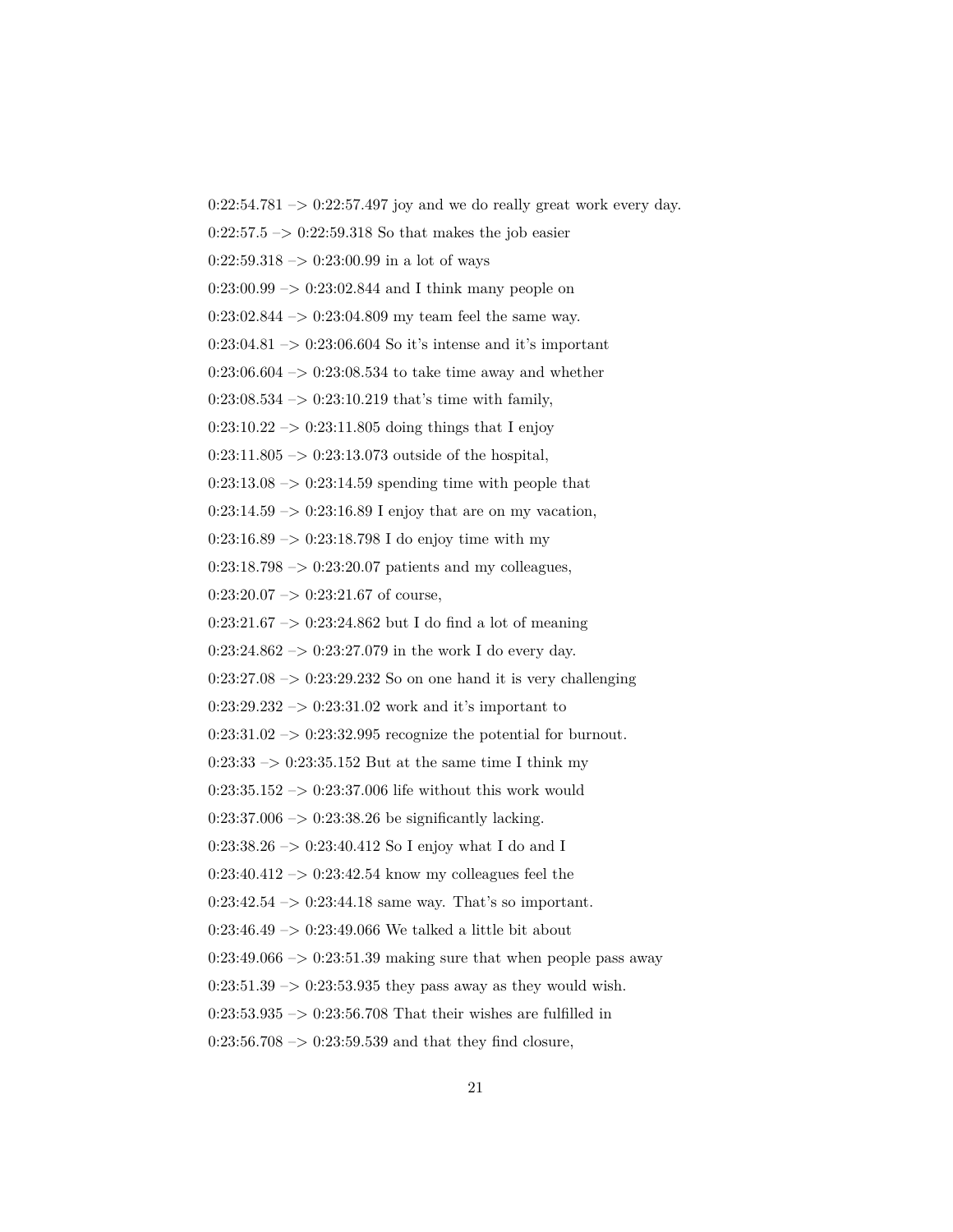$0:23:59.54 \rightarrow 0:24:01.88$  in

 $0:24:01.88 \rightarrow 0:24:04.673$  kind of put the finishing touches on

 $0:24:04.673 \rightarrow 0:24:07.34$  the things that they wanted to do.

 $0:24:07.34 \rightarrow 0:24:10.372$  Tell us about preparing for end of life

 $0:24:10.372 \rightarrow 0:24:12.809$  because it's certainly not something that

 $0:24:12.809 \rightarrow 0:24:16.309$  we all like to think about or talk about.

 $0:24:16.31 \rightarrow 0:24:18.97$  And you had mentioned

 $0:24:18.97 \rightarrow 0:24:22.156$  that one of the services that you have,

 $0:24:22.16 \rightarrow 0:24:25.429$  in the myriad of services,

 $0:24:25.43 \rightarrow 0:24:28.209$  was a partnership with Yale

 $0:24:28.209 \rightarrow 0:24:31.23$  Law to help with legal documents?

 $0:24:31.23 \rightarrow 0:24:35.334$  But what kinds of things should people really

 $0:24:35.334 \rightarrow 0:24:38.97$  be thinking about before?

 $0:24:38.97 \rightarrow 0:24:41.94$  Looking at end of life because we

 $0:24:41.94 \rightarrow 0:24:44.986$  all know that it's coming at some point.

 $0:24:44.99 \rightarrow 0:24:47.391$  It's coming and we we may not

 $0:24:47.391 \rightarrow 0:24:49.24$  want to think about it.

 $0:24:49.24 \rightarrow 0:24:51.358$  We may think that it is,

 $0:24:51.36 \rightarrow 0:24:52.066$  you know,

 $0:24:52.066 \rightarrow 0:24:54.184$  decades and decades away.

 $0:24:54.19 \rightarrow 0:24:56.668$  And so we don't think about it.

 $0:24:56.67 \rightarrow 0:24:59.057$  But what things should we be thinking

 $0:24:59.057 \rightarrow 0:25:01.63$  about and talking about with our families?

 $0:25:01.63 \rightarrow 0:25:02.689$  I think there

 $0.25:02.69 \rightarrow 0.25:05.378$  are two perspectives to take when you

 $0:25:05.378 \rightarrow 0:25:07.638$  think about preparing for end of life.

 $0:25:07.64 \rightarrow 0:25:09.766$  So there is the caregiver perspective

 $0:25:09.766 \rightarrow 0:25:11.676$  and sort of the practical

 $0:25:11.676 \rightarrow 0:25:13.232$  legal power of attorney

 $0:25:13.232 \rightarrow 0:25:14.75$  perspective,

 $0:25:14.75 \rightarrow 0:25:16.5$  and that's a hard job,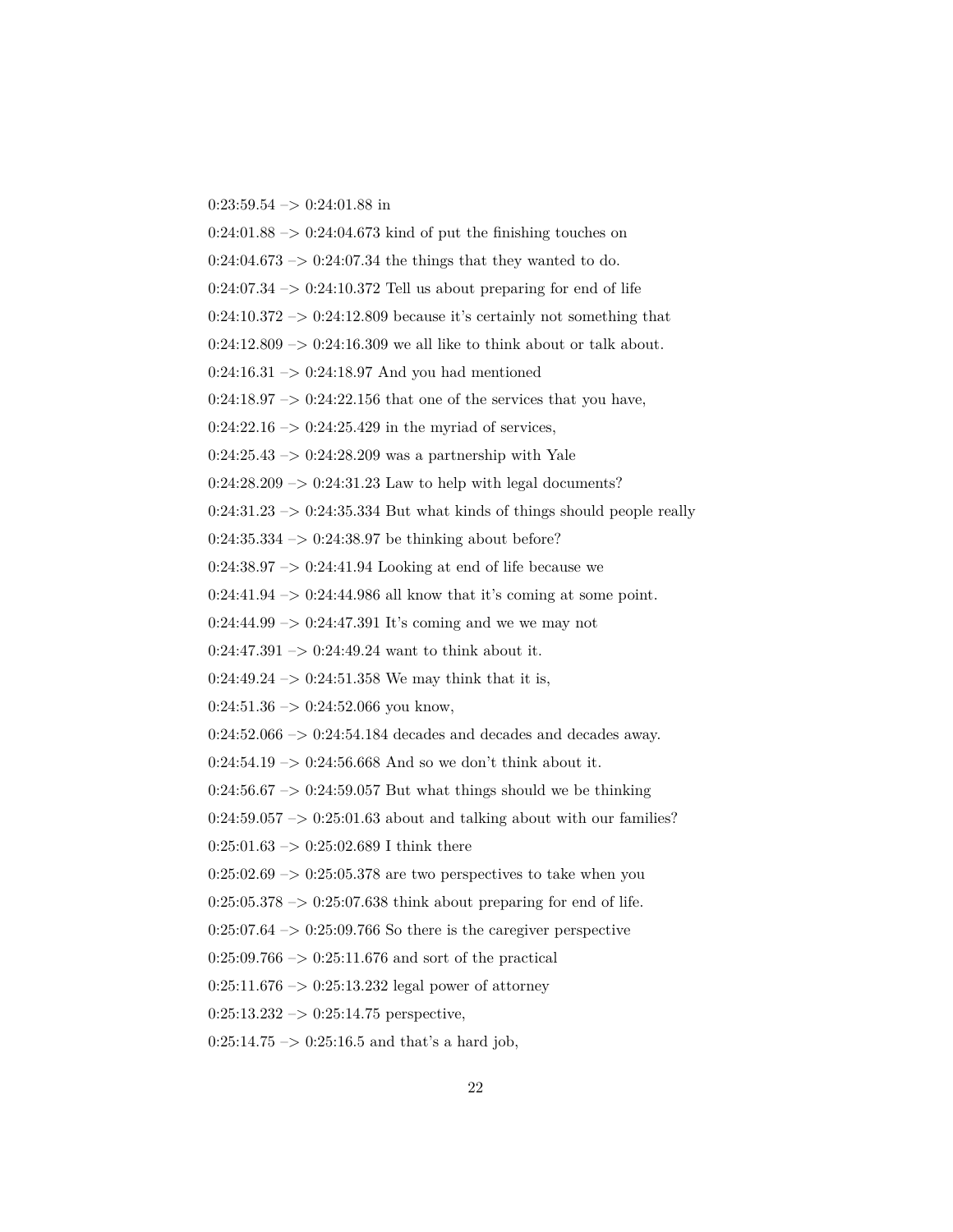$0:25:16.5 \rightarrow 0:25:18.6$  so there's that perspective,  $0:25:18.6 \rightarrow 0:25:19.88$  the more practical sense.  $0:25:19.88 \rightarrow 0:25:21.48$  And then there's really the  $0:25:21.48 \rightarrow 0:25:22.799$  patient focused perspective,  $0:25:22.8 \rightarrow 0:25:24.9$  which I think is highly individualized.  $0:25:24.9 \rightarrow 0:25:27.35$  So in terms of the patient perspective,  $0:25:27.35 \rightarrow 0:25:29.42$  each and every patient is different  $0:25:29.42 \rightarrow 0:25:32.658$  than what I try to do is just normalize  $0:25:32.658 \rightarrow 0:25:35.4$  whatever is important to them at that time.  $0:25:35.4 \rightarrow 0:25:37.983$  So when patients face their  $0:25:37.983 \rightarrow 0:25:39.948$  mortality or nearing end of life,  $0:25:39.95 \rightarrow 0:25:42.05$  every patient has a unique story.  $0:25:42.05 \rightarrow 0:25:44.768$  Some people are really fixated on, and  $0:25:44.77 \rightarrow 0:25:46.818$  I had one patient who he managed all  $0:25:46.818 \rightarrow 0:25:48.439$  the practical things for his home.  $0:25:48.44 \rightarrow 0:25:49.488$  Everything outside  $0:25:49.488 \rightarrow 0:25:51.06$  of the home was his job.  $0:25:51.06 \rightarrow 0:25:53.055$  Everything inside the home was his wife's  $0:25:53.055 \rightarrow 0:25:55.325$  job and he said I need to teach her  $0:25:55.325 \rightarrow 0:25:57.344$  how to use the snow plow and this  $0:25:57.344 \rightarrow 0:25:59.585$  was a really key thing for him and I  $0:25:59.585 \rightarrow 0:26:01.796$  thought it was so touching that this was  $0:26:01.8 \rightarrow 0:26:03.896$  how this man lived his life.  $0:26:03.9 \rightarrow 0:26:05.514$  These were the people that he  $0:26:05.514 \rightarrow 0:26:07.3$  cared about and this was his job.  $0:26:07.3 \rightarrow 0:26:08.874$  And  $0:26:08.874 \rightarrow 0:26:10.97$  it may have seemed silly  $0:26:10.97 \rightarrow 0:26:12.796$  to some other people in his life,  $0:26:12.8 \rightarrow 0:26:14.585$  but for him this was really important  $0:26:14.585 \rightarrow 0:26:16.707$  to make sur. He already had all the  $0:26:16.707 \rightarrow 0:26:18.729$  financial things and all the other things.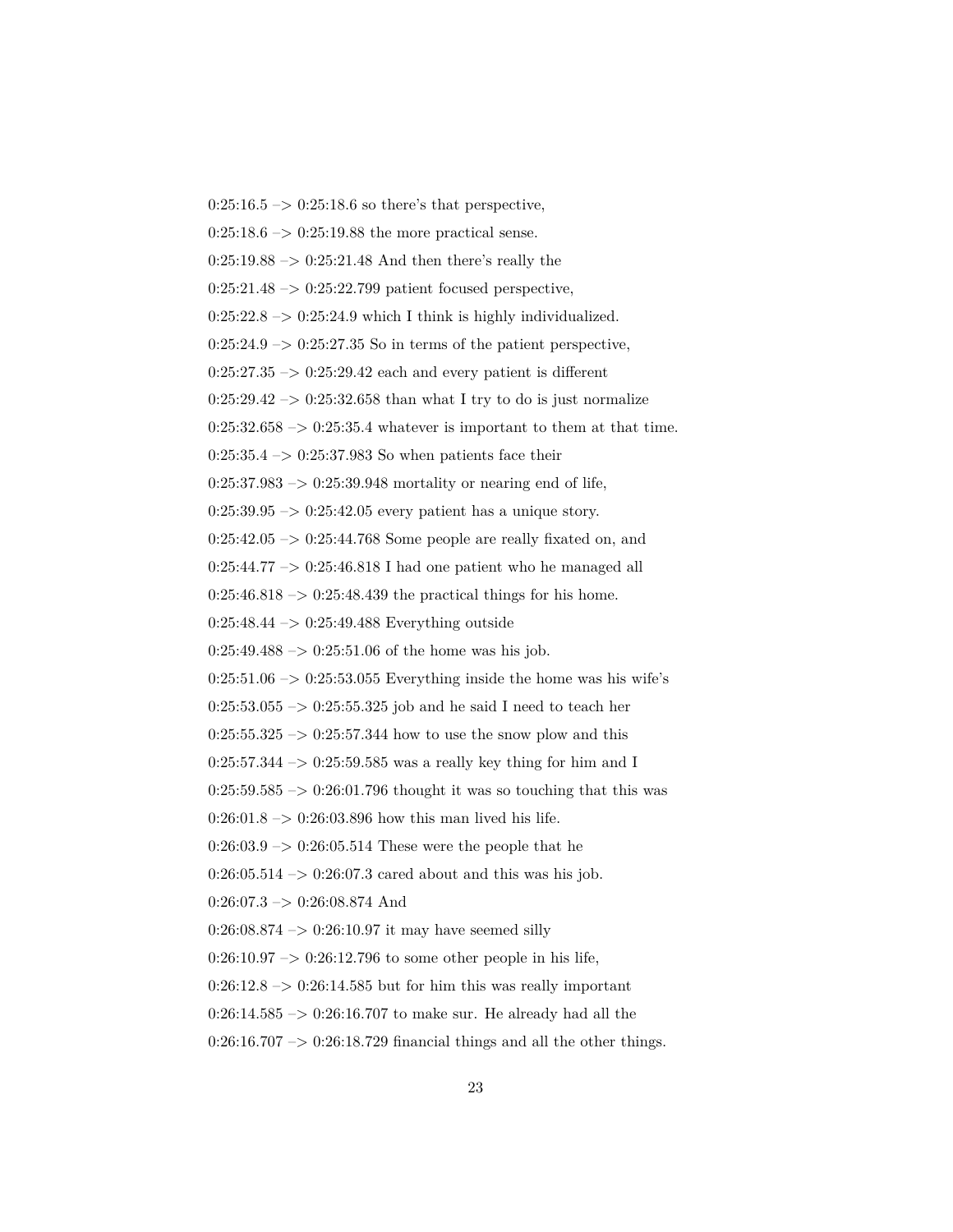$0:26:18.73 \rightarrow 0:26:20.795$  But his wife needed to learn how  $0:26:20.795 \rightarrow 0:26:22.52$  to use a snow plow.  $0:26:22.52 \rightarrow 0:26:23.495$  For other people,  $0:26:23.495 \rightarrow 0:26:25.751$  it's a physical legacy, right?  $0:26:25.751 \rightarrow 0:26:28.875$  So I want so and so to have my wedding  $0:26:28.875 \rightarrow 0:26:32.3$  ring I want so and so to have my boat,  $0:26:32.3 \rightarrow 0:26:33.93$  for other people it's  $0:26:33.93 \rightarrow 0:26:35.51$  personal physical items that they  $0:26:35.51 \rightarrow 0:26:37.52$  need to worry about other people.  $0:26:37.52 \rightarrow 0:26:39.697$  They may have already thought about these  $0:26:39.697 \rightarrow 0:26:42.077$  things, I've paid for my children's college.  $0:26:43.632 \rightarrow 0:26:45.96$  but I haven't really thought about 0:26:46.036  $\rightarrow$  0:26:48.311 myself and what I want to leave  $0:26:48.311 \rightarrow 0:26:50.957$  behind or what I need to process  $0:26:50.957 \rightarrow 0:26:52.957$  so every individual is different.  $0:26:52.96 \rightarrow 0:26:55.696$  There was a gentleman I took care of 0:26:55.696  $\rightarrow$  0:26:58.564 many years ago in a very far away place,  $0:26:58.57 \rightarrow 0:27:01.138$  but he was passing away at a pretty  $0:27:01.138 \rightarrow 0:27:03.85$  young age and it had a really diverse,  $0:27:03.85 \rightarrow 0:27:05.5$  exciting life and traveled extensively,  $0:27:05.5 \rightarrow 0:27:07.3$  studied extensively and he helped  $0:27:07.3 \rightarrow 0:27:09.1$  plan itinerariesvfor trips  $0:27:09.159 \rightarrow 0:27:11.315$  that he wanted his family to take  $0:27:11.315 \rightarrow 0:27:12.759$  that were meaningful for him.  $0:27:12.76 \rightarrow 0:27:15.07$  So this is where I studied abroad.  $0:27:15.07 \rightarrow 0:27:17.71$  This is where I had my first internship.  $0:27:18.372 \rightarrow 0:27:21.02$  This is the coffee shop that I used  $0:27:21.098 \rightarrow 0:27:23.746$  to study at back in wherever and so  $0:27:23.75 \rightarrow 0:27:25.36$  that was important to him,  $0:27:25.36 \rightarrow 0:27:26.97$  and we helped him facilitate  $0:27:27.762 \rightarrow 0:27:30.534$  writing all of these things down and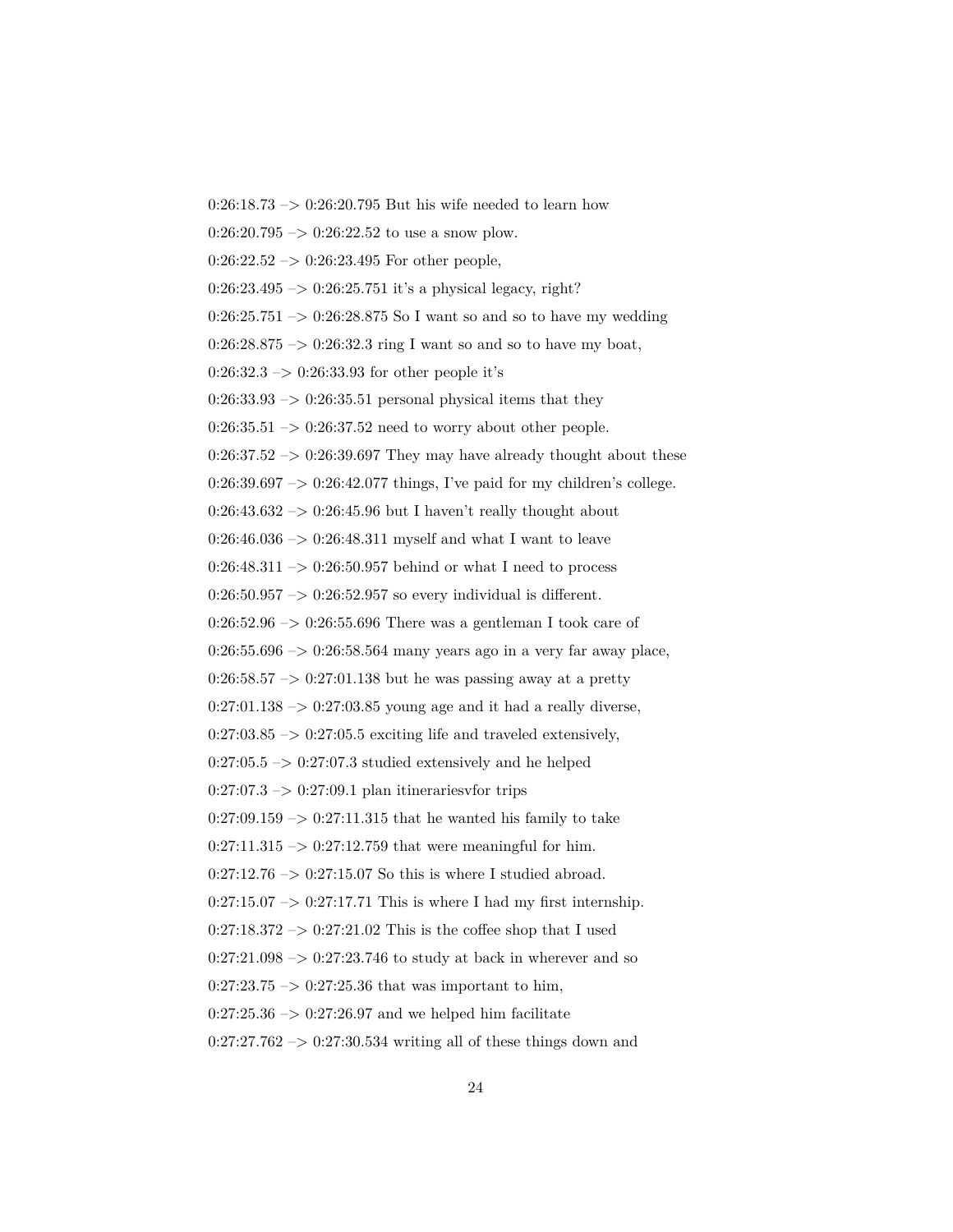$0:27:30.534 \rightarrow 0:27:32.51$  documenting them.

 $0:27:32.51 \rightarrow 0:27:34.435$  Everybody is different and I think I

 $0:27:34.435 \rightarrow 0:27:36.283$  try to educate caregivers and family

 $0:27:36.283 \rightarrow 0:27:38.544$  members to respect whatever it is that

 $0:27:38.603 \rightarrow 0:27:40.487$  is important to their loved ones.

 $0:27:40.49 \rightarrow 0:27:42.338$  So even if you're kind of

 $0:27:42.338 \rightarrow 0:27:43.57$  rolling your eyes like

 $0:27:43.635 \rightarrow 0:27:46.018$  I don't care about all of your passwords,

0:27:46.02  $\rightarrow$  0:27:47.91 I don't need to know the

 $0:27:47.91 \rightarrow 0:27:50.008$  last four of every bank account.

 $0:27:50.01 \rightarrow 0:27:51.154$  But for some people,

 $0:27:51.154 \rightarrow 0:27:53.39$  that's just what they need to process.

 $0:27:53.39 \rightarrow 0:27:56.036$  I liken it to when you have that nesting

 $0:27:56.036 \rightarrow 0:27:58.012$  instinct when you're very, very pregnant,

 $0:27:58.012 \rightarrow 0:28:00.9$  you just need to clean out

 $0:28:00.9 \rightarrow 0:28:03.204$  whatever it is you need to clean out.

 $0:28:03.21 \rightarrow 0:28:04.254$  And there's just

 $0:28:04.254 \rightarrow 0:28:05.994$  no rationalizing it right.

 $0:28:06 \rightarrow 0:28:08.359$  You need to clean out that

0:28:08.359 –> 0:28:09.92 bottom drawer in your garage.

 $0:28:09.92 \rightarrow 0:28:12.424$  Otherwise you're going to go crazy.

 $0:28:12.424 \rightarrow 0:28:15.042$  So whatever it is that people feel

 $0:28:15.042 \rightarrow 0:28:17.032$  the need to do, respect that.

0:28:17.032 –> 0:28:19.168 Support them and

 $0:28:19.168 \rightarrow 0:28:20.596$  normalize that itch, whatever

 $0:28:20.596 \rightarrow 0:28:21.308$  that itch is.

 $0:28:21.308 \rightarrow 0:28:23.8$  For people as a caregiver,

 $0:28:23.8 \rightarrow 0:28:25.936$  I was medical and legal power

 $0:28:25.936 \rightarrow 0:28:28.058$  of attorney for my mother, and

 $0:28:28.058 \rightarrow 0:28:31.989$  it was sort of a crash course in all of this.

 $0:28:31.99 \rightarrow 0:28:33.094$  And, you